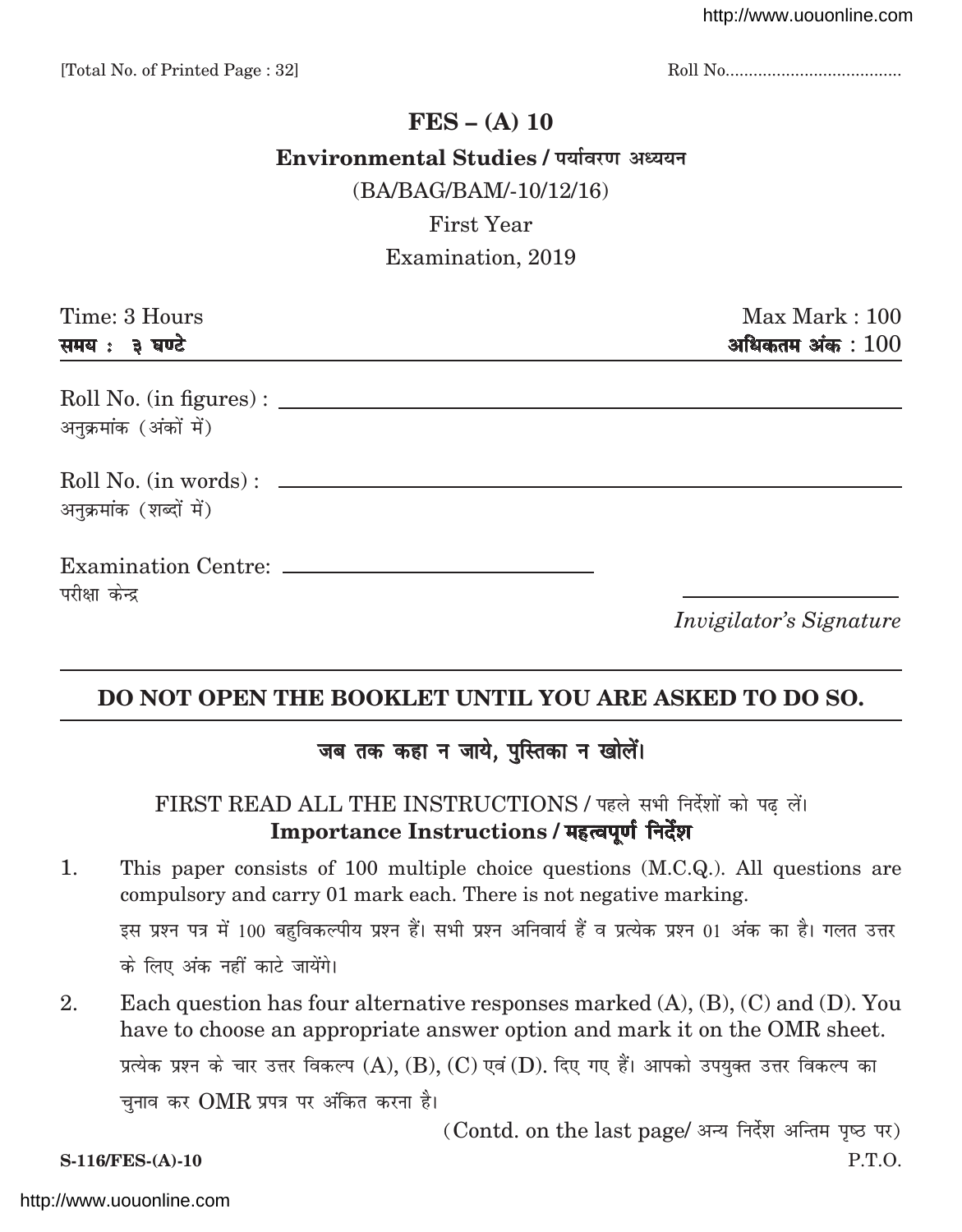# ROUGH WORK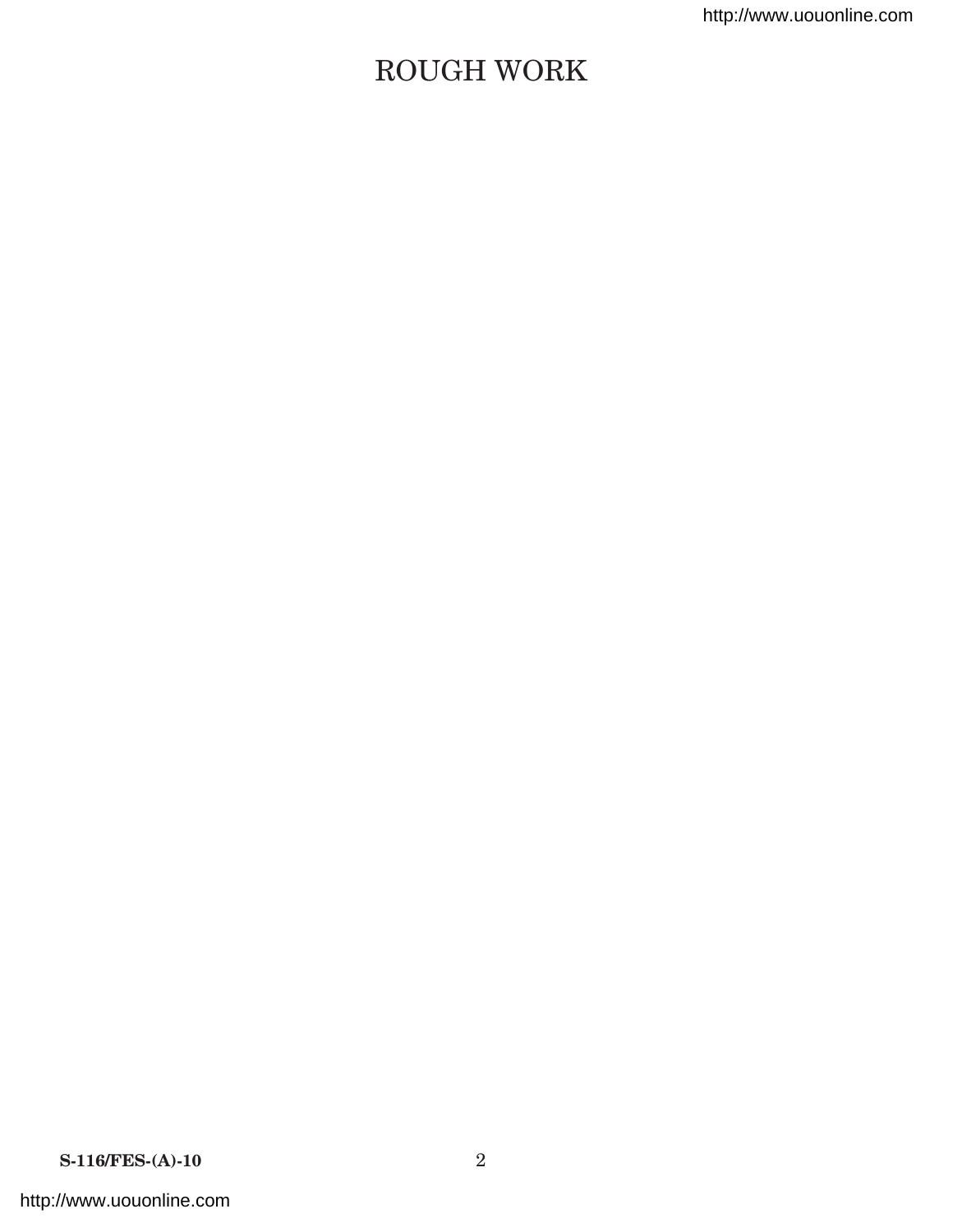- 1. Green house effect is due to the presence of:
	- (A) Ozone layer in atmosphere
	- (B) Moisture in atmosphere
	- (C) Increase in lead
	- (D)  $CO<sub>2</sub>$  atmosphere
	- ग्रीन हाउस (हरित प्रभाव) किसकी उपस्थिति से होती है:
	- $(A)$  वातावरण की ओजोन परत से
	- $(B)$  वातावरण में नमी से
	- (C) सीसा की वृद्धि से
	- (D) वातावरण की कार्बन डाई ऑक्साइड से
- 2. Tehri dam is constructed on the river:
	- (A) Alaknanda
	- (B) Gangotri
	- (C) Bhagirathi
	- (D) mandakini
	- टिहरी बाँध नदी पर बनाया गया है:
	- $(A)$  अलकनन्दा
	- $(B)$  गंगोत्री
	- $(C)$  भागीरथी
	- $(D)$  मन्दाकिनी
- 3. Asian Lions are generally found in:
	- (A) Sunderban
	- (B) Rajaji National Park
	- (C) Gir National Park
	- (D) Dudhwa national Park

एशियन शेर सामान्यता पाये जाते हैं:

- $(A)$  सुन्दरवन में
- (B) राजाजी राष्ट्रीय उद्यान में
- $(C)$  गिर राष्ट्रीय उद्यान में
- (D) दुधवा राष्ट्रीय उद्यान में
- 4. Noise is harmful to hearing at the level of:
	- $(A)$  >70 dB
	- $(B) < 80$  dB
	- $(C)$  >80 dB
	- $(D) >60$  dB

## **S-116/FES-(A)-10** 3 **P.T.O.**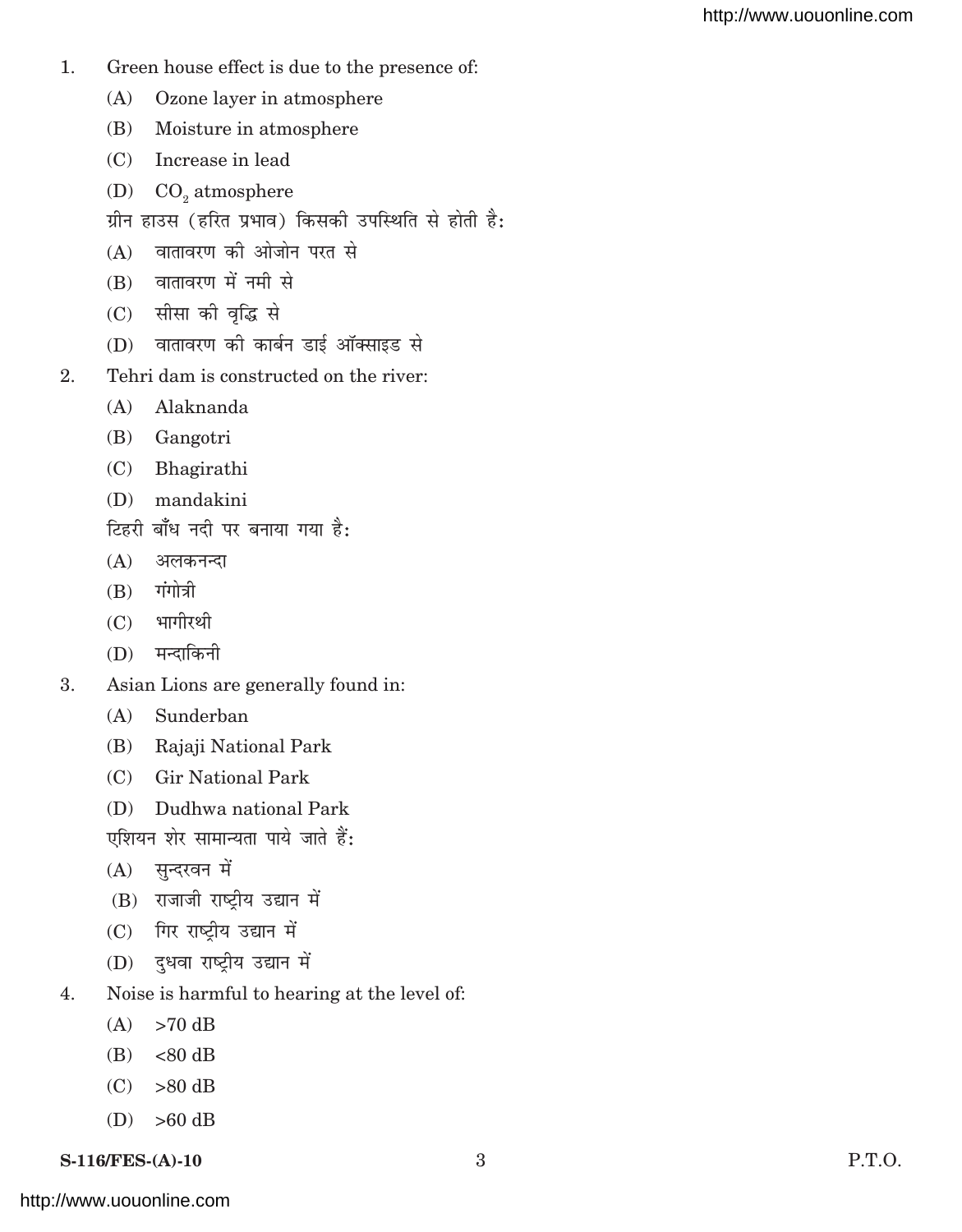$\varepsilon$ व्वनि का हानिकारक स्तर है:

- $(A)$  >70 dB
- $(B) < 80$  dB
- $(C)$  >80 dB
- $(D) >60$  dB

5. At present the world population is increasing at the rate of:

- $(A)$  2%
- (B) 2.5 %
- $(C)$  2.25 %
- $(D)$  3 %

वर्तमान में विश्व जनसंख्या वृद्धि दर है:

- $(A) 2 \%$
- (B)  $2.5\%$
- $(C)$  2.25 %
- (D) 3 %
- 6. 'Bombay High' is associated with:
	- (A) Solar energy
	- (B) Petroleum
	- (C) Hydroelectricity
	- (D) Water sports

 $^{\prime}$ बाम्बे हाई $^{\prime}$  सम्बन्धित है:

- $(A)$  सौरऊर्जा से
- (B) पेट्रोलियम से
- $(C)$  जलविद्युत से
- $(D)$  जलक्रीडा से
- 7. Silicosis is caused by:
	- (A) Rocky dust
	- (B) Sandy soil
	- (C) Coal dust
	- (D) All of the above सिलीकोसिस होती है:
	- $(A)$  चट्टानी धूल द्वारा
	- $(B)$  रेतीली मृदा द्वारा
	- (C) कोयले की धूल द्वारा
	- (D) उपरोक्त सभी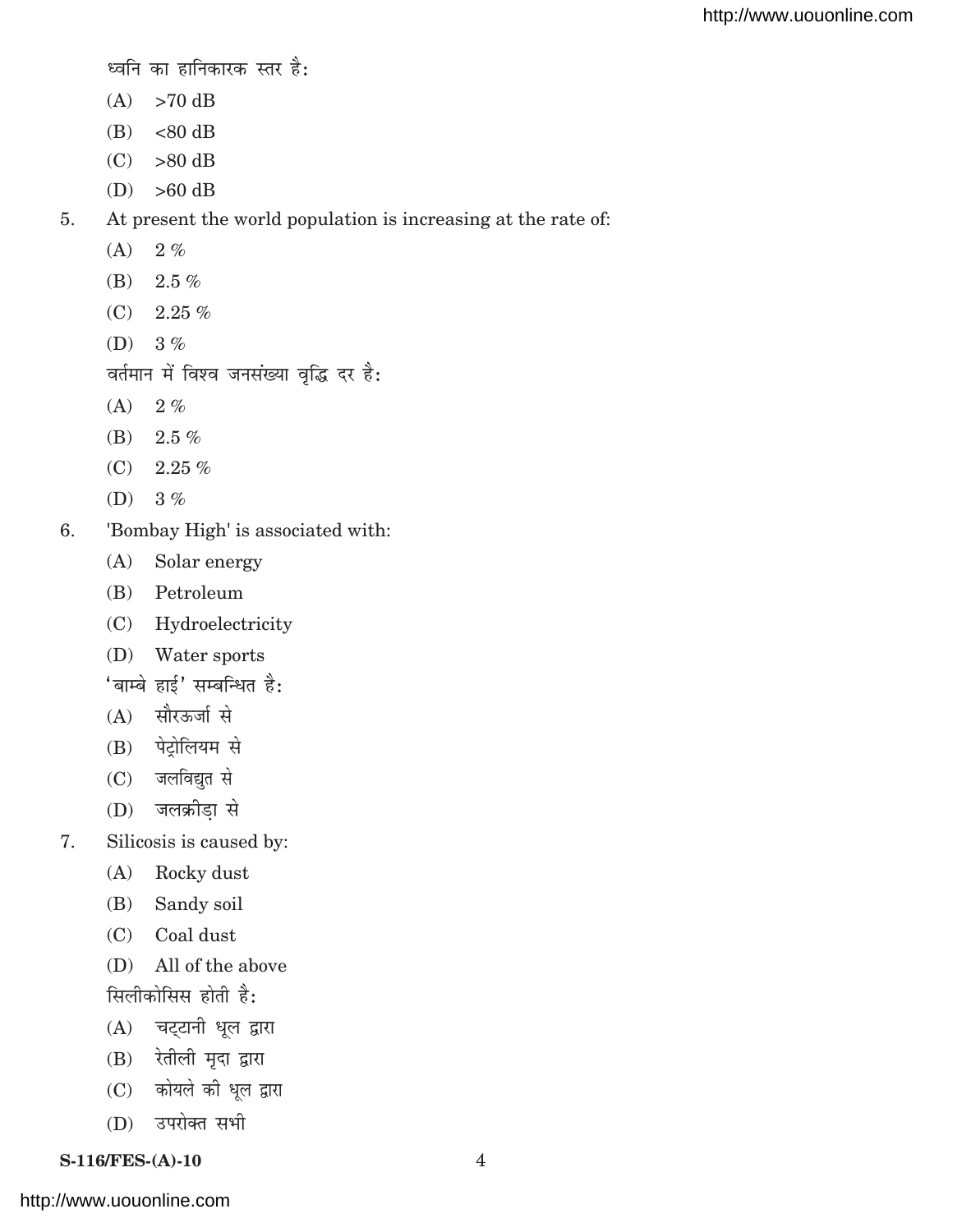- 8. In an ecosystem energy flow is:
	- (A) Unidirectional
	- (B) Bidirectional
	- (C) Multidirectional
	- (D) All the above
	- पारिस्थितिक तन्त्र में ऊर्जा का प्रवाह होता है:
	- $(A)$  एकदिशीय
	- $(B)$  द्विदिशीय
	- $(C)$  बहुदिशीय
	- $(D)$  उपरोक्त सभी
- 9. From which tree kattha is obtained?
	- (A) Khair
	- (B) Kachnar
	- (C) Neem
	- (D) Jatropa

किस पेड़ से कत्था प्राप्त होता है?

- $(A)$  खैर से
- $(B)$  कचनार से
- $(C)$  नीम से
- $(D)$  जैट्रोपा से

10. Carbon monoxide gas is chemically inert and.............

- (A) Tasteless
- (B) Colourless
- (C) Odourless
- (D) All of the above

कार्बन मोनो ऑक्साइड रासायनिक रूप से निष्क्रिय और........... गैस है:

- $(A)$  स्वादहीन
- $(B)$  रंगहीन
- $(C)$  सुगन्धहीन
- $(D)$  उपरोक्त सभी
- 11. The main threat to biodiversity in India is:
	- (A) Land slide
	- (B) Forest fire
	- (C) Pollution
	- (D) Habital loss
- **S-116/FES-(A)-10** 5 **P.T.O.**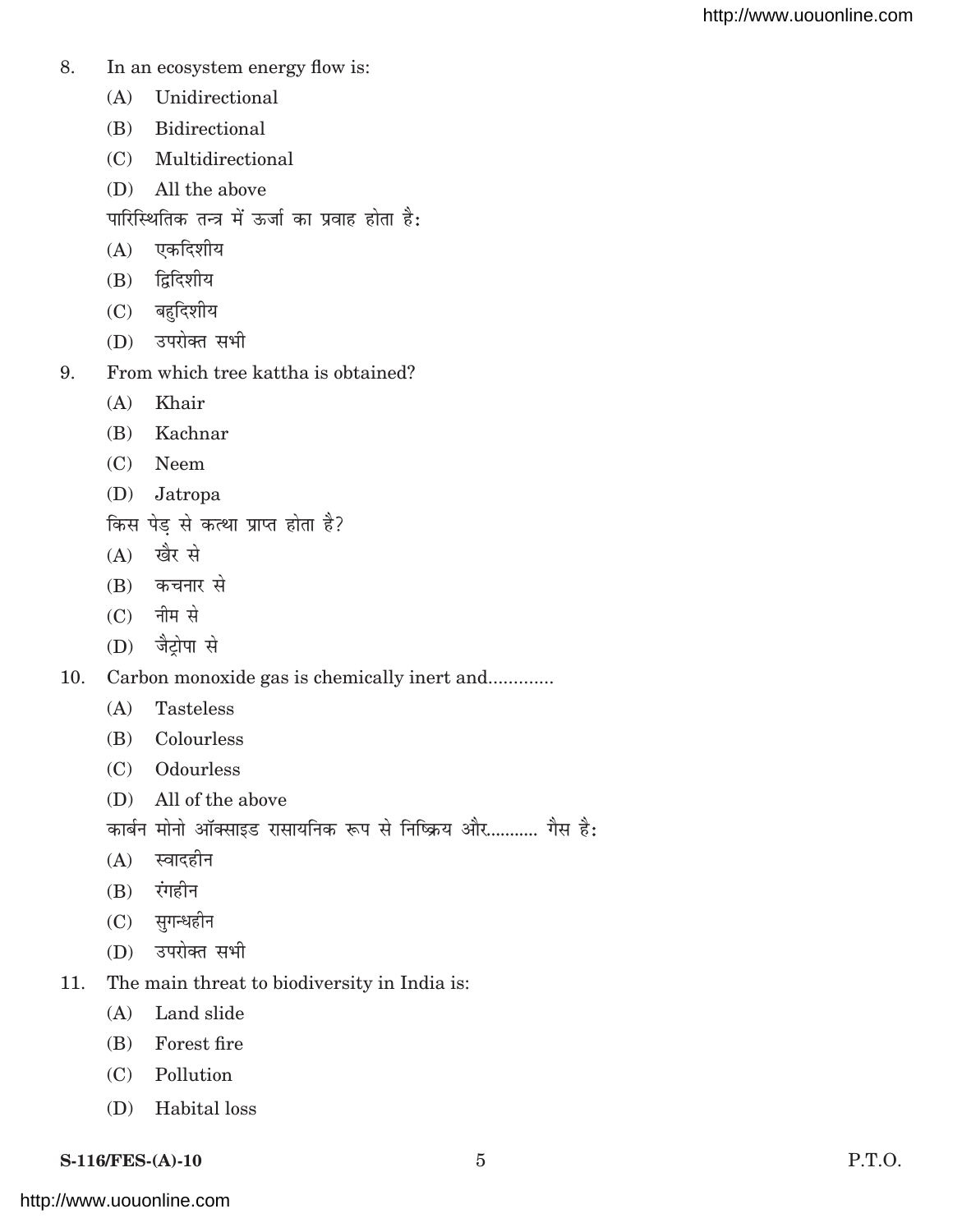भारत में जैवविविधता को सबसे बड़ा खतरा है:

- $(A)$  भूमि कटाव से
- $(B)$  वनों की आग से
- (C) प्रदूषण से
- $(D)$  आवासीय क्षय से

12. Industries generating hazardous waste are classified as:

- (A) Brown
- (B) Green
- (C) Yellow
- (D) Red

```
खतरनाक कूड़ा-करकट उत्पन्न करने वाले उद्योग वर्गीकृत हैं जैसे:
```
- $(A)$  भूरे श्रेणी
- $(B)$  हरे श्रेणी
- $(C)$  पीले श्रेणी
- $(D)$  लाल श्रेणी।
- 13. In grass—>insects—>frog—>snake, the frog is:
	- (A) Secondary consumer
	- (B) Primary consumer
	- (C) Secondary producer
	- (D) Both (A) and (C).
	- घास—>कीट—>मेंढक—>सॉॅंप में, मेंढक है:
	- $(A)$  द्वितीय उपभोक्ता
	- (B) प्रथम उपभोक्ता
	- (C) द्वितीय उत्पादक
	- $(D)$  दोनों  $(A)$  और  $(C)$
- 14. The study of population is called:
	- (A) Demography
	- (B) Biogeography
	- (C) Topography
	- (D) Biography.

जनसंख्या अध्ययन कहलाता है:

- $(A)$  दैमोग्राफी
- $(B)$  बायोजियोग्राफी
- $(C)$  टोपोग्राफी
- $(D)$  बायोग्राफी।

#### **S-116/FES-(A)-10** 6

<http://www.uouonline.com>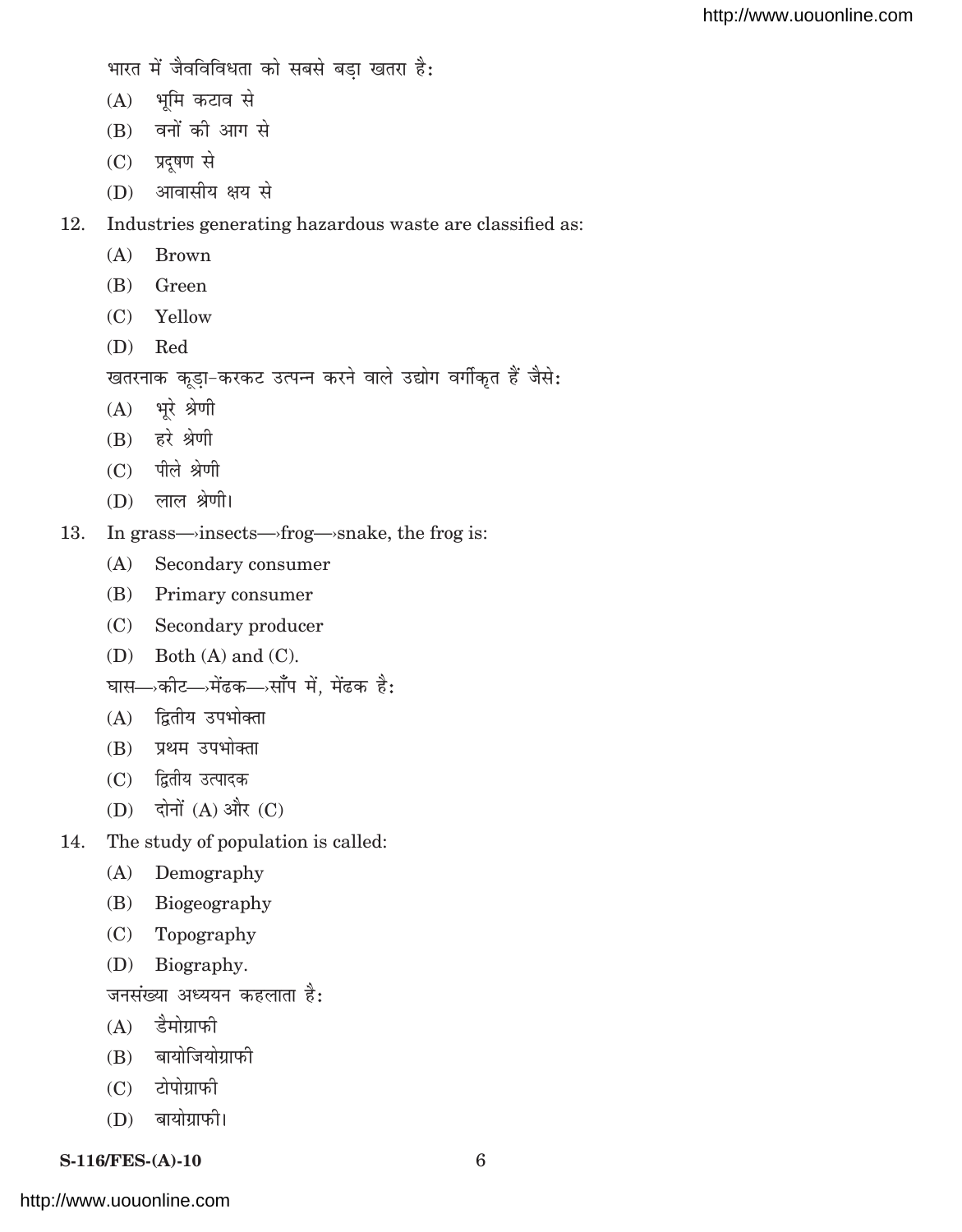#### 15. Largest sized bird is:

- (A) Peacock
- (B) Penguin
- (C) Ostrich
- (D) Crane.
- सबसे बड़ी चिड़िया है:
- $(A)$  मोर
- $(B)$  पेंग्विन
- (C) शुतुरमुर्ग
- $(D)$  क्रेन।
- 16. Fauna is a term for:
	- (A) Plants
	- (B) Viruses
	- (C) Animals
	- (D) Microbes.

फना शब्द है:

- $(A)$  पौधों के लिए
- $(B)$  विषाणुओं के लिए
- $(C)$  जन्तुओं के लिए
- (D) सूक्ष्मजीवों के लिए।
- 17. Biodiversity is conserved through:
	- (A) National Parks and Zoo
	- (B) Botanical Gardens
	- (C) Wildlife Sanctuary
	- (D) All the above.

जैवविविधता का संरक्षण किया जाता है:

- $(A)$  राष्ट्रीय उद्यान एवं चिडियाघर में
- $(B)$  वानस्पतिक उद्यान में
- (C) वन्यजीव अभ्यारण में
- (D) उपरोक्त सभी में।
- 18. Which one of the following has lowest biodiversity?
	- (A) Desert
	- (B) Ocean
	- (C) Lake
	- (D) River.

## **S-116/FES-(A)-10** 7 **P.T.O.**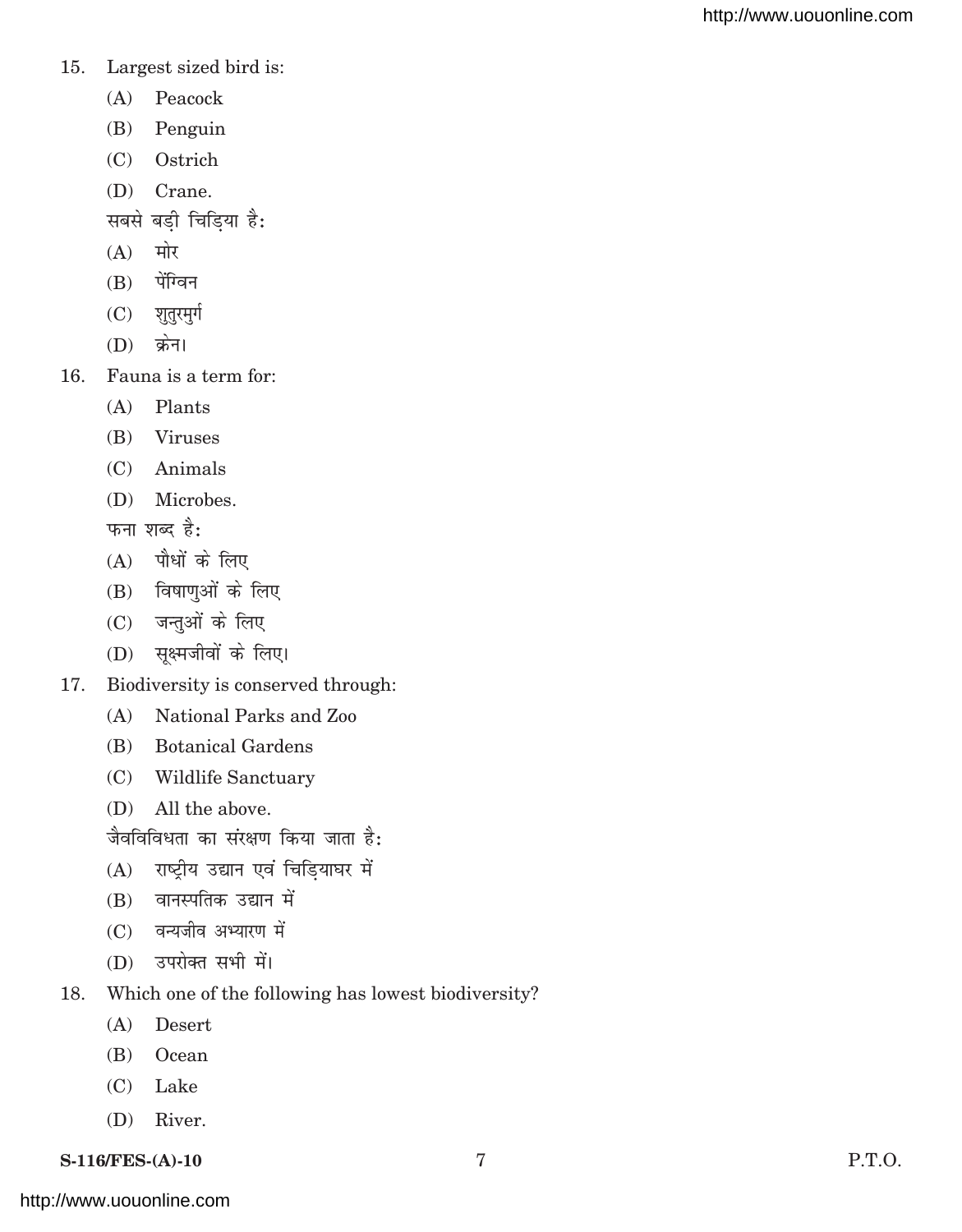निम्न में से किसमें सबसे कम जैव विविधता है?

- $(A)$  रेगिस्तान
- $(B)$  समुद्र में
- $(C)$  तालाब में
- $(D)$  नदी में।

19. The concept of ecological pyramid was developed by:

- (A) Reiter
- (B) Elton
- (C) Odum
- (D) Darwin.

पारिस्थितिक पिरामिड की संकल्पना विकसित की थी:

- $(A)$  रायटर ने
- $(B)$  एल्टन ने
- $(C)$  ओडम ने
- $(D)$  डार्विन ने।
- 20. Ten percent energy transfer law in a food chain was proposed by:
	- (A) Lindemann
	- (B) Elton
	- (C) Tansely
	- (D) Hertig.

खाद्य श्रृंखला में दस प्रतिशत ऊर्जा अन्तरण का नियम प्रतिपादित किया था:

- $(A)$  लिण्डमैन ने
- $(B)$  एल्टन ने
- $(C)$  टैन्सले ने
- $(D)$  हर्टिज ने।
- 21. Who wrote book 'On the Origin of Species'?
	- (A) Aristotle
	- (B) Charles Darwin
	- (C) Ernst Mayer
	- (D) Watson and Crick.
	- पुस्तक 'प्रजातियों की उत्पत्ति' किसने लिखी?
	- $(A)$  अरस्तु ने
	- $(B)$  चार्ल्स डार्विन ने
	- (C) अर्नस्ट मेयर ने
	- (D) वाटसन और क्रिक ने।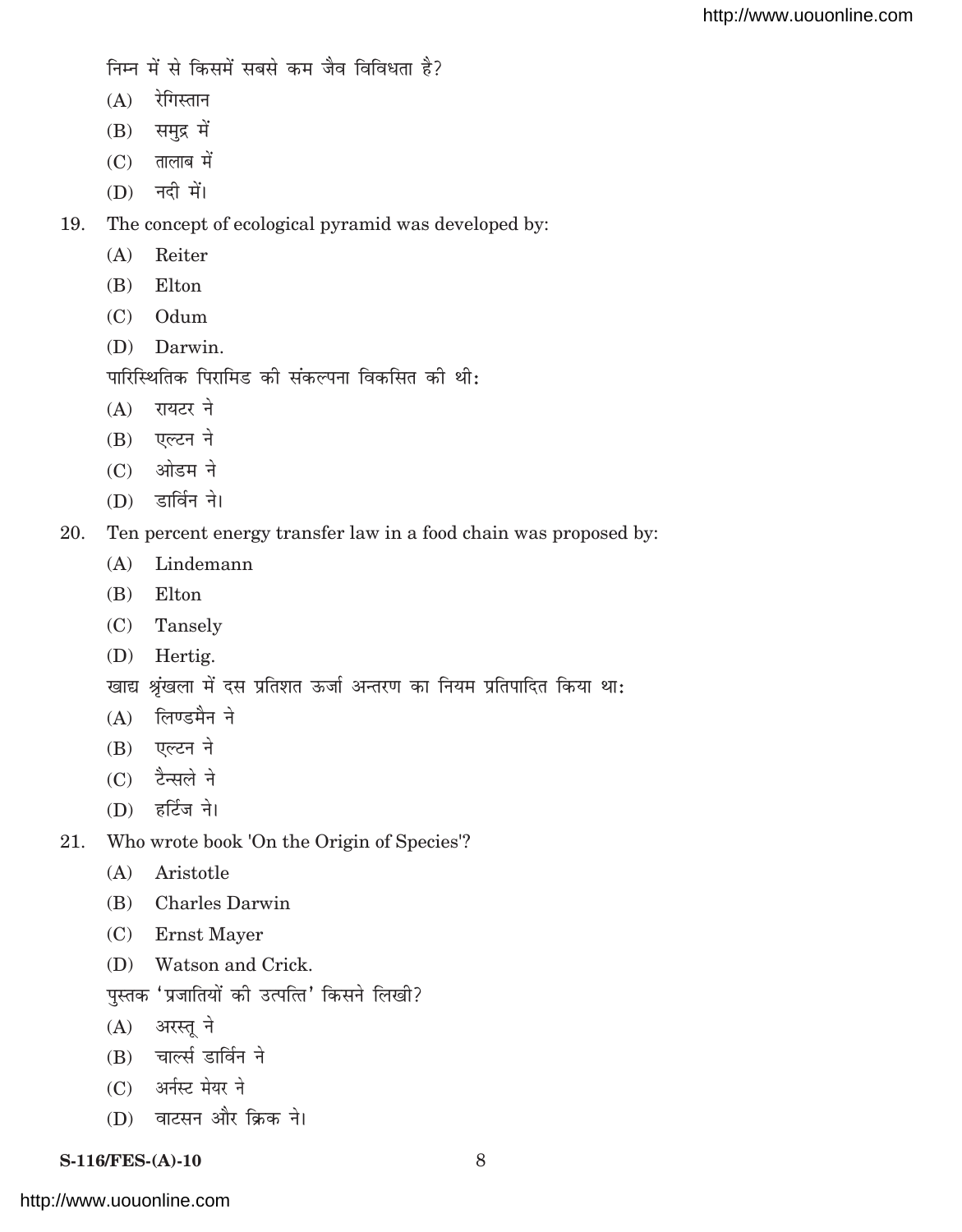- 22. The least porous soil is:
	- (A) Sandy loam
	- (B) Loamy soil
	- (C) Clayey soil
	- (D) Clayey silt.
	- न्यूनतम छिद्रिल मृदा है:
	- $(A)$  रेतीली दोमट
	- $(B)$  दोमट मृदा
	- $(C)$  विकनी मृदा
	- (D) चिकनी सिल्ट।
- 23. Richest biodiversity occurs in:
	- (A) Argentina
	- (B) Mexico
	- (C) Brazil
	- (D) South Africa.

सर्वाधिक जैविविधता पायी जाती है:

- $(A)$  अर्जन्टिना में
- $(B)$  मैक्सिको में
- $(C)$  ब्राजील में
- $(D)$  दक्षिण अफ्रीका में।
- 24. Which of the following pyramid is always upright?
	- (A) Pyramid of biomass
	- (B) Pyramid of energy
	- (C) Pyramid of numbers
	- (D) All of these.

निम्नलिखित में से कौन सा पिरामिड सदैव ऊर्ध्व होता है?

- $(A)$  जीवभार पिरामिड
- $(B)$  ऊर्जा का पिरामिड
- (C) जीवसंख्या पिरामिड
- (D) उपरोक्त सभी।
- 25. Which of the following producer?
	- (A) Fish
	- (B) Lion
	- (C) Grass
	- (D) Insect.

## **S-116/FES-(A)-10** 9 P.T.O.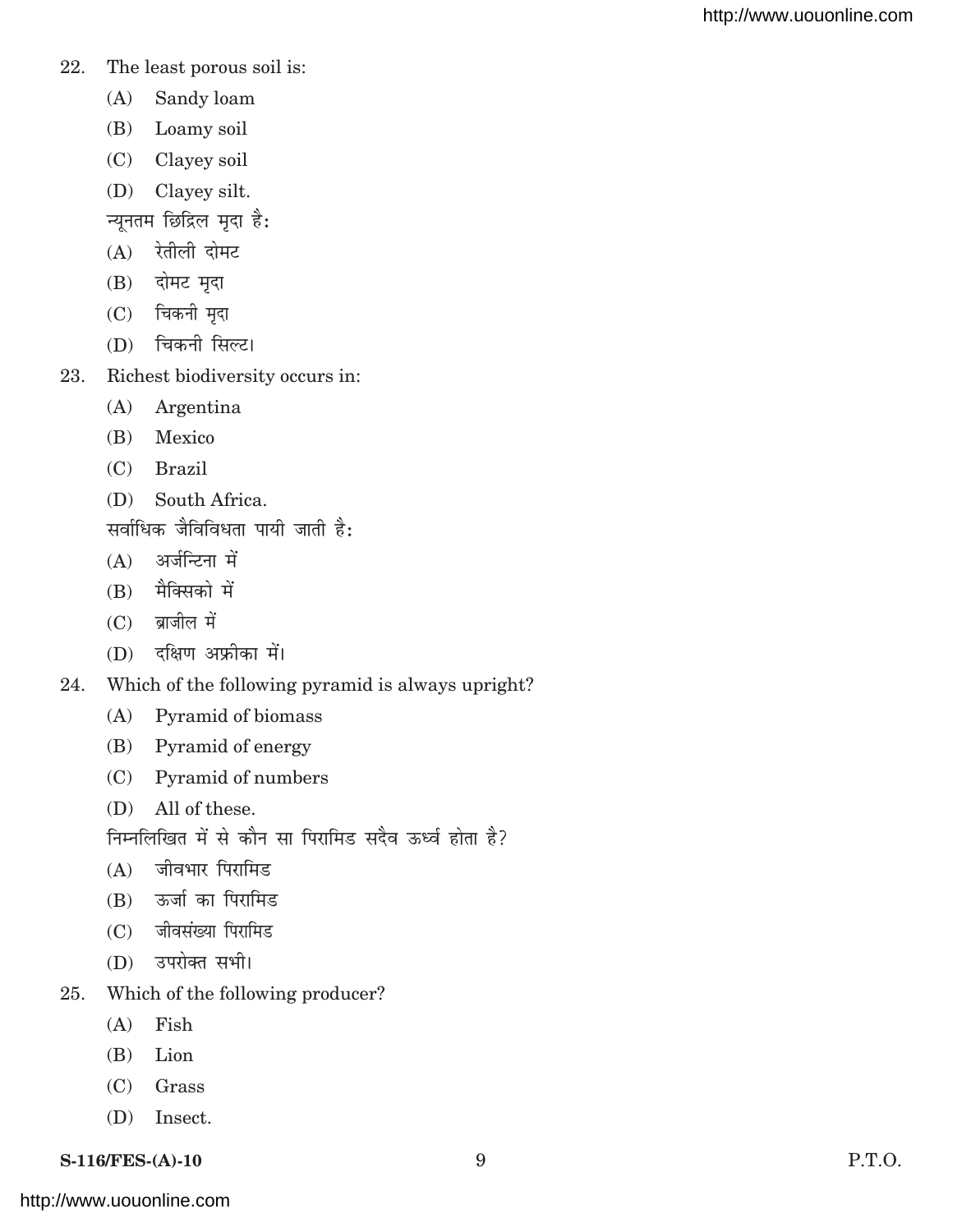निम्नलिखित में कौनसा प्राथमिक उत्पादक है?

- $(A)$  मछली
- $(B)$  शेर
- $(C)$  घास
- $(D)$  कौट।

26. First national Water Policy was adopted in the year:

- (A) 2000
- (B) 1999
- (C) 2001
- (D) 1987.

प्रथम राष्ट्रीय जलनीति वर्ष में प्रभावी हुई

- $(A)$  2000 में
- $(B)$  1999 में
- $(C)$  2001 में
- $(D)$  1987 में।
- 27. India's population grew from 361 to 685 million in:
	- (A) 1901-1951
	- (B) 1951-1971
	- (C) 1951-1981
	- (D) 1981-2000.

भारत की जनसंख्या वृद्धि 361 से 685 मिलियन हुई:

- $(A)$  1901-1951 के बीच
- (B) 1951-1971 के बीच
- $(C)$  1951-1981 के बीच
- $(D)$  1981-2000 के बीच।
- 28. Renewable source of energy is:
	- (A) Coal
	- (B) Petroleum
	- (C) Kerosene
	- (D) Biomass.

ऊर्जा नव्यकरणीय स्त्रोत है:

- $(A)$  कोयला
- $(B)$  पेट्रोल
- $(C)$  मिट्टी का तेल
- (D) जीवभार।

## **S-116/FES-(A)-10** 10

<http://www.uouonline.com>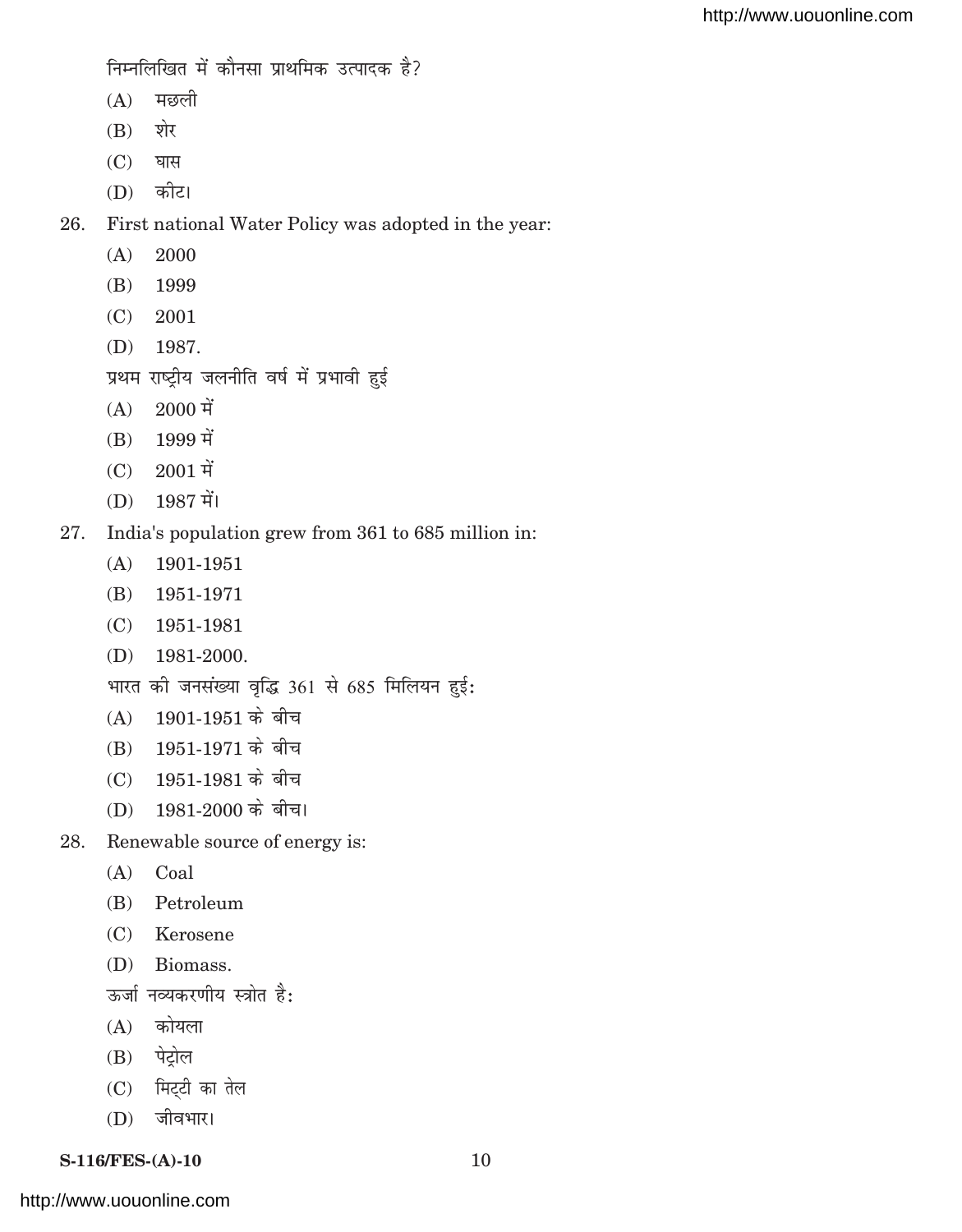- 29. Interlinking of more than one food chains is called:
	- (A) Food groups
	- (B) Trophic level
	- (C) Food chains
	- (D) Food web.
	- एक से अधिक खाद्य श्रृंखला के परस्पर सम्बद्ध होने को कहते हैं:
	- $(A)$  खाद्य समूह
	- (B) पोषण स्तर
	- $(C)$  खाद्य श्रृंखला
	- $(D)$  खाद्य जाल।
- 30. Wildlife week falls in:
	- (A) October
	- (B) July
	- (C) September
	- (D) March.

वन्यजीव सप्ताह होता है:

- $(A)$  अक्टूबर में
- $(B)$  जुलाई में
- $(C)$  सितम्बर में
- $(D)$  मार्च में।
- 31. The wind speed is measured by an instrument called:
	- (A) Psychrometer
	- (B) Speedometer
	- (C) Anemometer
	- (D) None of the above.
	- वायु की तीव्रता मापने का उपकरण को कहते है:
	- $(A)$  साइक्रोमीटर
	- (B) स्पीडोमीटर
	- $(C)$  एनीमोमीटर
	- $(D)$  इनमें से कोई नहीं।
- 32. The water (Prevention and Control of Pollution) Act was enacted in:
	- (A) 1971
	- (B) 1991
	- (C) 1974
	- (D) 1982.

## **S-116/FES-(A)-10** 11 P.T.O.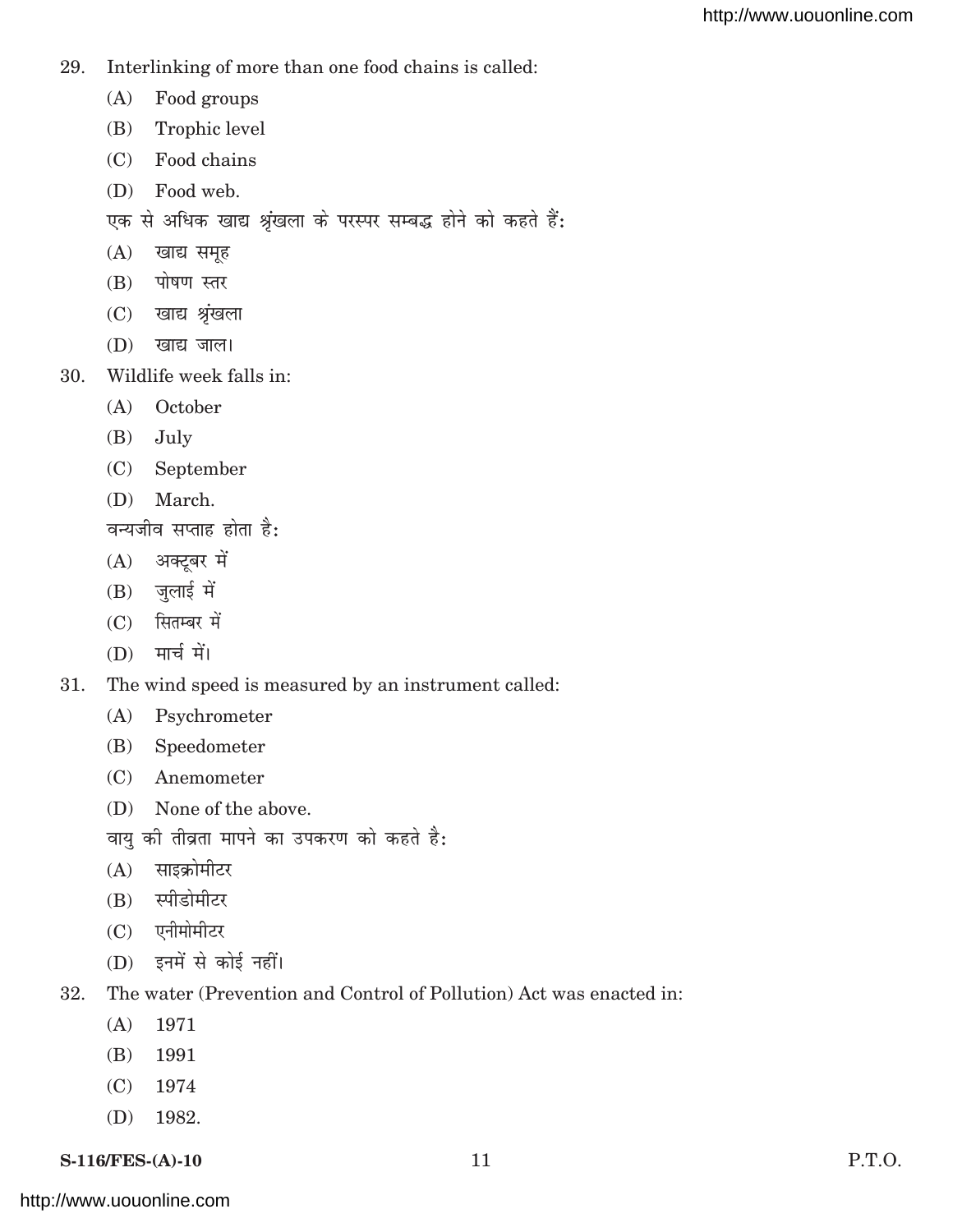जल (निवारण एवं प्रदूषण नियन्त्रण) अधिनियम लागू हुआ:

- $(A)$  1971 में
- $(B)$  1991 में
- $(C)$  1974  $\vec{H}$
- $(D)$  1982 में।

33. The most famous Earth Summit is held in 1992, was organized at:

- (A) Helsinki
- (B) Kyoto
- (C) Rio-de-Janerio
- (D) Johannesburg.

प्रसिद्ध पृथ्वी सम्मेलन 1992 में आयोजित किया गया था:

- $(A)$  हेलसिंकी में
- $(B)$  क्योटो में
- $(C)$  रियो डी जनेरियो में
- $(D)$  जोहान्सबर्ग में।
- 34. The virus causing AIDS is:
	- (A) HMV
	- (B) ABC
	- (C) TLC
	- (D) HIV.
	- एड्स कारक विषाणु है:
	- $(A)$  एच.एम.वी.
	- $(B)$  ए.बी.सी.
	- $(C)$  टी.एल.सी.
	- $(D)$  एच.आई.वी.

35. The seed oil of which plant species is being projected for use as a substitute for diesel?

- (A) Azadirachta indica
- (B) Ricinus communis
- (C) Jatropha curcus
- (D) Cocos nucifera.

किस पादप से प्राप्त बीज-तेल को डीजल के विकल्प के रूप में प्रचारित किया जा रहा है?

- (A) एजैडरैक्टा इंडिका
- (B) रिसिनस कॉम्यूनिस
- (C) जैट्रोफा करकस
- (D) कोकस न्यूसीफेरा।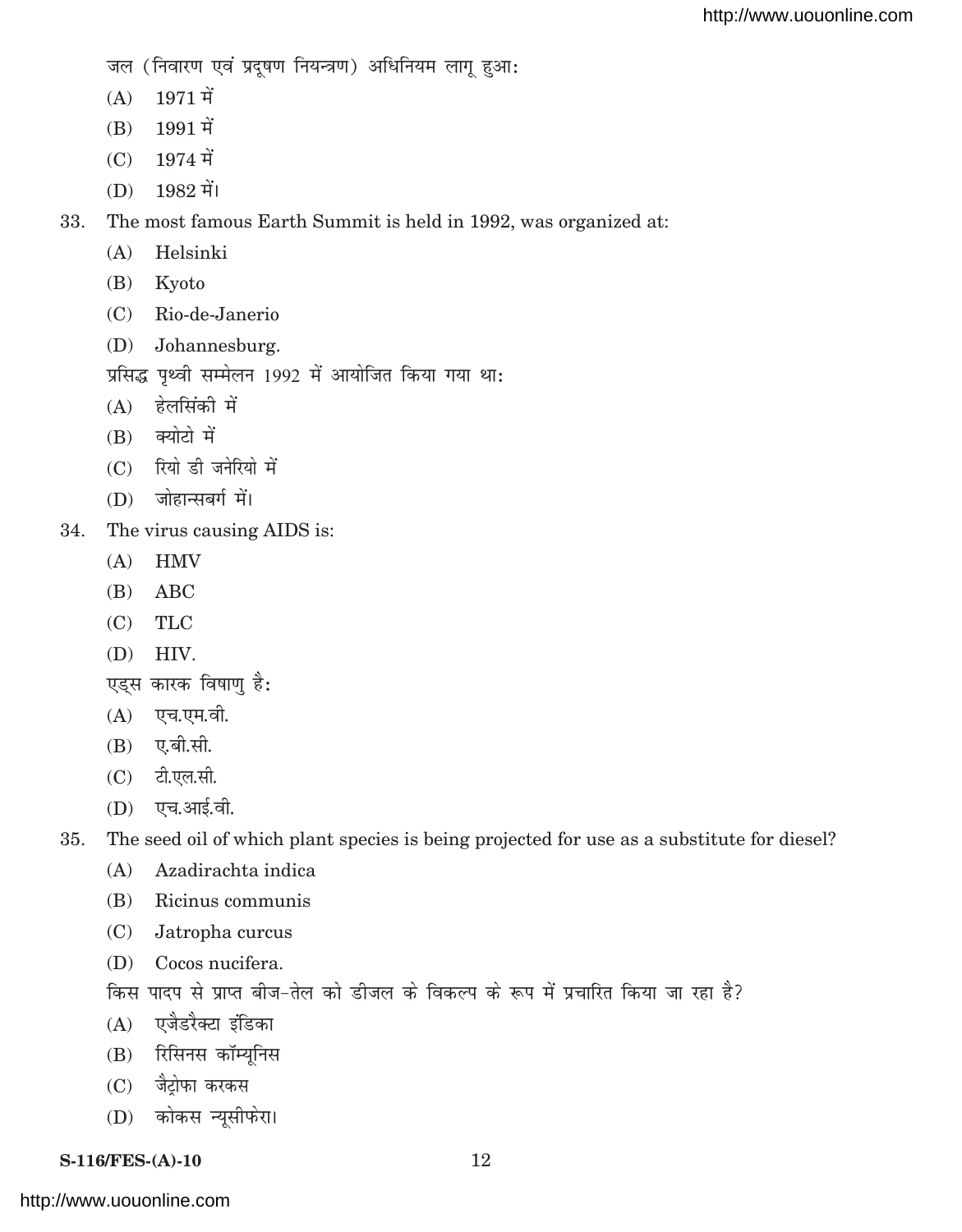- 36. One of the living fossil is:
	- (A) Taxus baccata
	- (B) Ginkgo bioloba
	- (C) Abies pindrow
	- (D) Juniperus species.
	- एक जीवित जीवाश्म है:
	- $(A)$  टेक्सस बकाटा
	- $(B)$  जिंको बाइलोबा
	- $(C)$  एवीज पिन्ड़ो
	- (D) जूनिपेरस प्रजाति।
- 37. Tobacco opposition day is on:
	- (A) 5 May
	- (B) 6 July
	- (C) 31 May
	- (D) 20 October.
	- तम्बाकू विरोध दिवस है:
	- $(A)$  5 मई को
	- $(B)$  6 जुलाई को
	- $(C)$  31 मई को
	- $(D)$  20 अक्टूबर को।
- 38. 'Minamata disaster' in Japan was caused by pollution due to:
	- (A) Lead
	- (B) Mercury
	- (C) Cadmium
	- (D) Zinc.

जापान में 'मिनामाता आपदा' किसके प्रदूषण के कारण हुई थी:

- $(A)$  सीसा के
- $(B)$  पारा के
- $(C)$  कैडमियम के
- $(D)$  जिंक को।
- 39. The earliest settlers on barren lands generally are:
	- (A) Diatoms
	- (B) Lichens
	- (C) mosses
	- (D) Ferns.
- **S-116/FES-(A)-10** 13 P.T.O.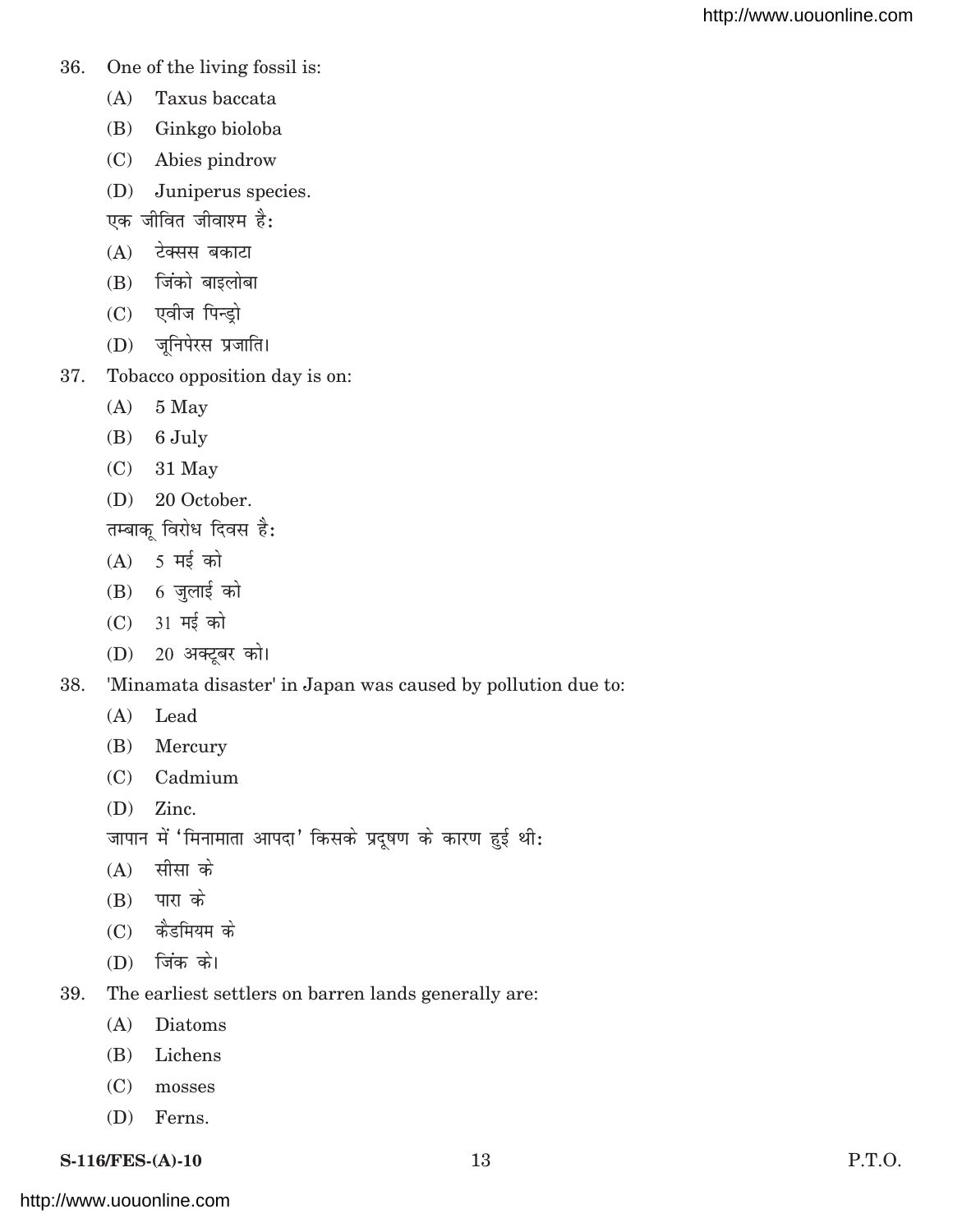सामान्यता: ऊसर भूमि पर सर्वप्रथम बसने वाली प्रजाति है:

- $(A)$  डाइटामस्
- (B) लाइकेन्स
- $(C)$  मसेस
- $(D)$  फर्नस।

40. In visible light, white light breaks into seven different colours:

- (A) VBIGYOR
- (B) VIGBYOR
- (C) VIBGYRO
- (D) VIBGYOR.

दृष्टिगोचर प्रकाश में सफेद प्रकाश सात विभिन्न रंगों में बिखरने का क्रम है:

- (A) VBIGYOR
- (B) VIGBYOR
- (C) VIBGYRO
- (D) VIBGYOR
- 41. In nitrogen cycle. Soil nitrates are transformed into free nitrogen by:
	- (A) Nitrifying bacteria
	- (B) Denitrifying bacteria
	- (C) Ammonifying bacteria
	- (D) Both (A) and (C)

नत्रजन चक्र में मृदा नाइट्रेट का स्वतंत्र नत्रजन में परिवर्तन होता है:

- $(A)$  नाइट्फिाइंग बैक्टिरिया
- (B) डी-नाइटि़फाइंग बैक्टिरिया
- (C) अमोनिफाइंग बैक्टिरिया
- $(D)$   $(A)$  और  $(C)$  दोनों।
- 42. The book 'principles of Population' was written by:
	- (A) John Cook
	- (B) Robert Hook
	- (C) Charles Darwin
	- (D) T.Robert Malthus.

किताब 'जनसंख्या का सिद्धान्त' के द्वारा लिखी गयी थी:

- $(A)$  जान कुक
- $(B)$  रॉबर्ट हुक
- (C) चार्ल्स डार्विन
- (D) टी.रॉबर्ट मालथस।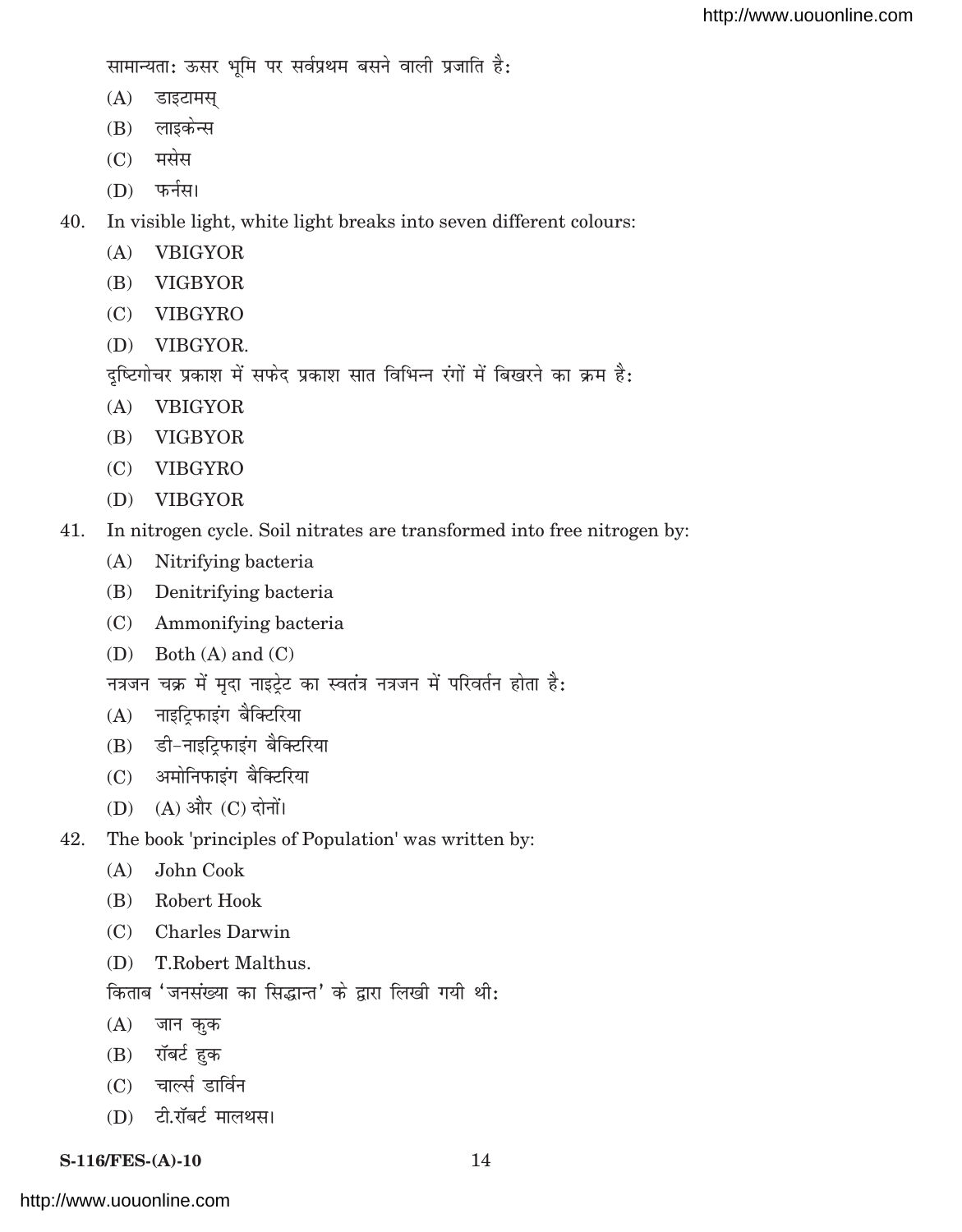- 43. The first of the major Environmental Protection Act to be promulgated in India was:
	- (A) Water Act
	- (B) Environmental Act
	- (C) Air Act
	- (D) Noise Pollution Act.
	- पर्यावरण संरक्षण अधिनियमों के अन्तर्गत, औपचारिक रूप से भारत का सर्वप्रथम अधिनियम था:
	- $(A)$  जल अधिनियम
	- (B) पर्यावरण अधिनियम
	- $(C)$  वायु अधिनियम
	- (D) ध्वनि प्रदुषण अधिनियम।
- 44. Flammable gas in gobar gas plant is:
	- (A) Carbon dioxide
	- (B) Ammonia
	- (C) Carbon mono-oxide
	- (D) Methane
	- गोबर गैस संयंत्र में ज्वलनशील गैस है:
	- $(A)$  कार्बन डाईऑक्साइड
	- $(B)$  अमोनिया
	- (C) कार्बन मोनो ऑक्साइड
	- $(D)$  मीथेन।
- 45. Maximum density of water is at:
	- $(A)$  4°C
	- $(B)$   $0^{\circ}$ C
	- (C) 100°C
	- (D) 272°C.
	- पानी का अत्यधिक घनत्व होता है:
	- $(A)$  4°C पर
	- $(B)$  0°C पर
	- $(C) 100^{\circ}$ C पर
	- $(D)$  272°C पर।
- 46. High amount of E.coli in water is an indicator of:
	- (A) Hardness of water
	- (B) Chlorine in water
	- (C) Softness of water
	- (D) Water pollution.
- **S-116/FES-(A)-10** 15 P.T.O.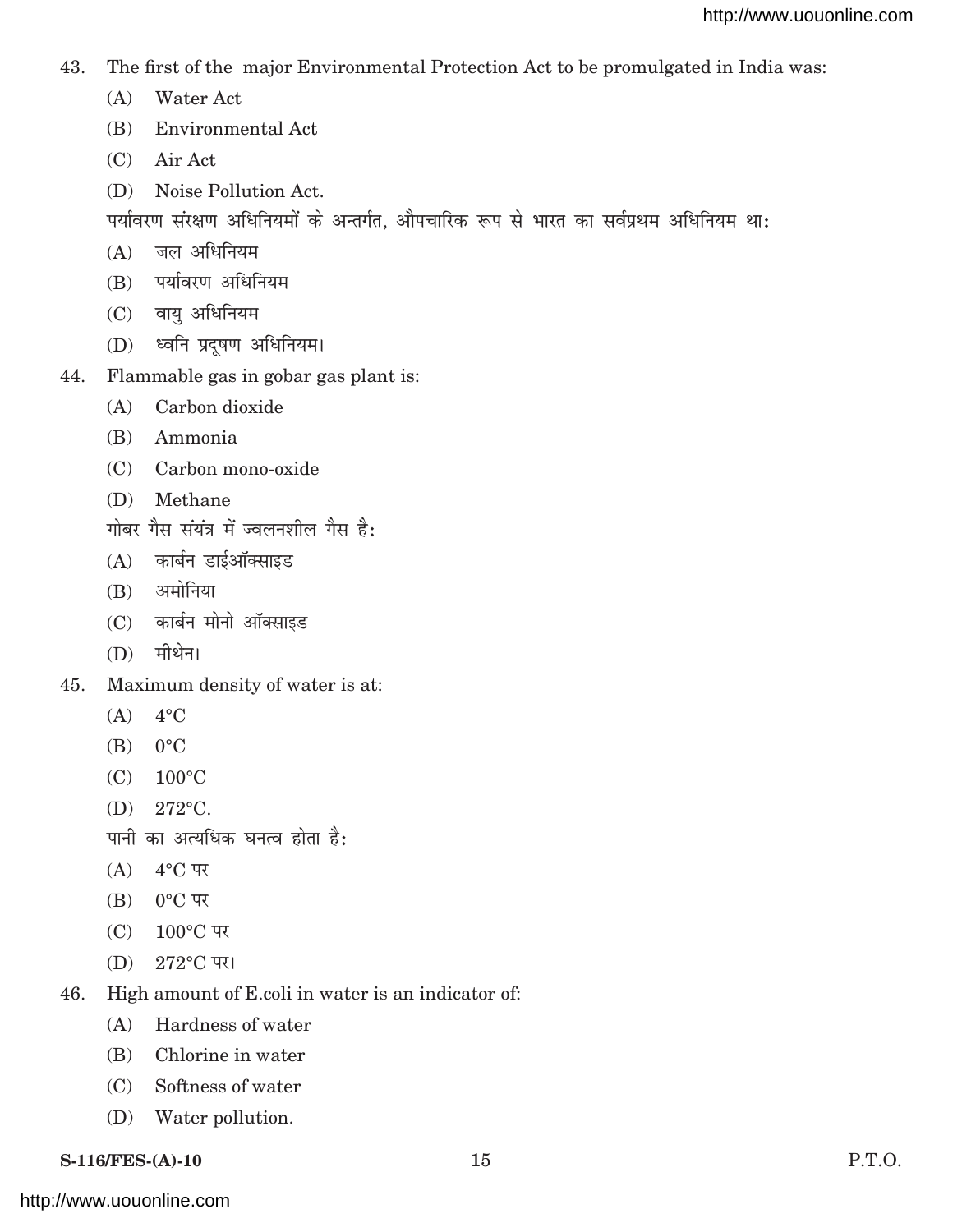- पानी में ई. कोलाई की अधिकता मात्रा सूचक है:
- $(A)$  पानी की कठोरता
- $(B)$  पानी में क्लोरिन
- $(C)$  पानी की कोमलता
- (D) प्रदूषित पानी।
- 47. In the atmosphere, the layer above the troposphere is:
	- (A) Stratosphere
	- (B) Mesosphere
	- (C) Thermosphere
	- (D) Exosphere.

वातावरण में ट्रोपोस्फेअर के ऊपर की परत है:

- (A) स्ट्टोस्फेअर
- (B) मीजोस्फेअर
- (C) थर्मोस्फेअर
- (D) ऐक्सोस्फेअर।
- 48. Sunlight is the source of:
	- (A) Vitamin A
	- (B) Vitamin B
	- (C) Vitamin C
	- (D) Vitamin D.
	- सूर्य का प्रकाश स्त्रोत है:
	- $(A)$  विटामिन एका
	- $(B)$  विटामिन बी का
	- $(C)$  विटामिन सी का
	- $(D)$  विटामिन डी का।
- 49. Yellow Stone Park is related to:
	- (A) Earthquake
	- (B) Thunderstorm
	- (C) Nuclear disaster
	- (D) Volcano.

येलो स्टोन पार्क सम्बन्धित है:

- $(A)$  भूकम्प
- (B) आँधी-तुफान
- (C) नाभिकीय आपदा
- (D) ज्वालामुखी।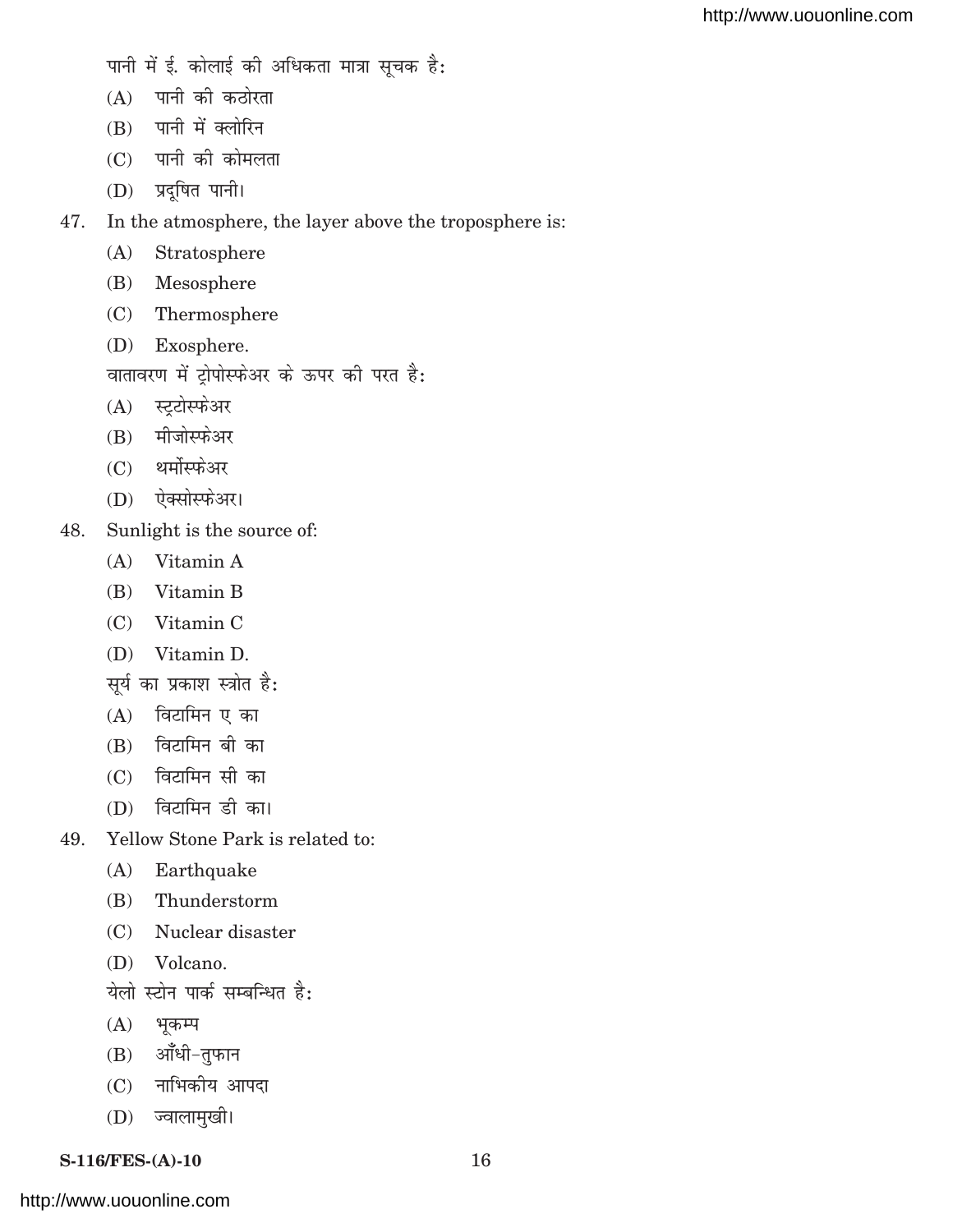- 50. The Forest (Conservation) Act extends to the whole of India except:
	- (A) Uttar Pradesh
	- (B) Karnataka
	- (C) Jammu Kashmir
	- (D) Haryana.
	- वन (संरक्षण) अधिनियम का विस्तार सम्पूर्ण भारत वर्ष में है सिवाय:
	- $(A)$  उत्तर प्रदेश के
	- $(B)$  कर्नाटक के
	- (C) जम्मू एवं कश्मीर के
	- (D) हरियाणा के।
- 51. The most dangerous radioactive air pollutant is:
	- (A) Ca-40
	- (B) Thermal
	- (C) Sr-90
	- (D) Soil.

सार्वधिक खतरनाक रेडियो-ऐक्टिव वायु प्रदूषण है:

- (A) Ca-40
- $(B)$  तापीय
- (C) Sr-90
- $(D)$  मृदा।
- 52. UV radiation causes:
	- (A) Liver cancer
	- (B) Lung cancer
	- (C) Mouth cancer
	- (D) Skin cancer.

पराबैंगनी विकिरण का कारक है:

- $(A)$  यकृत कैंसर
- (B) फेफडो का कैंसर
- $(C)$  मुह का कैंसर
- (D) त्वचा का कैंसर।
- 53. Light energy is converted into chemical energy by:
	- (A) Electrolysis
	- (B) Photosynthesis
	- (C) Respiration
	- (D) Transpiration.

**S-116/FES-(A)-10** 17 **P.T.O.**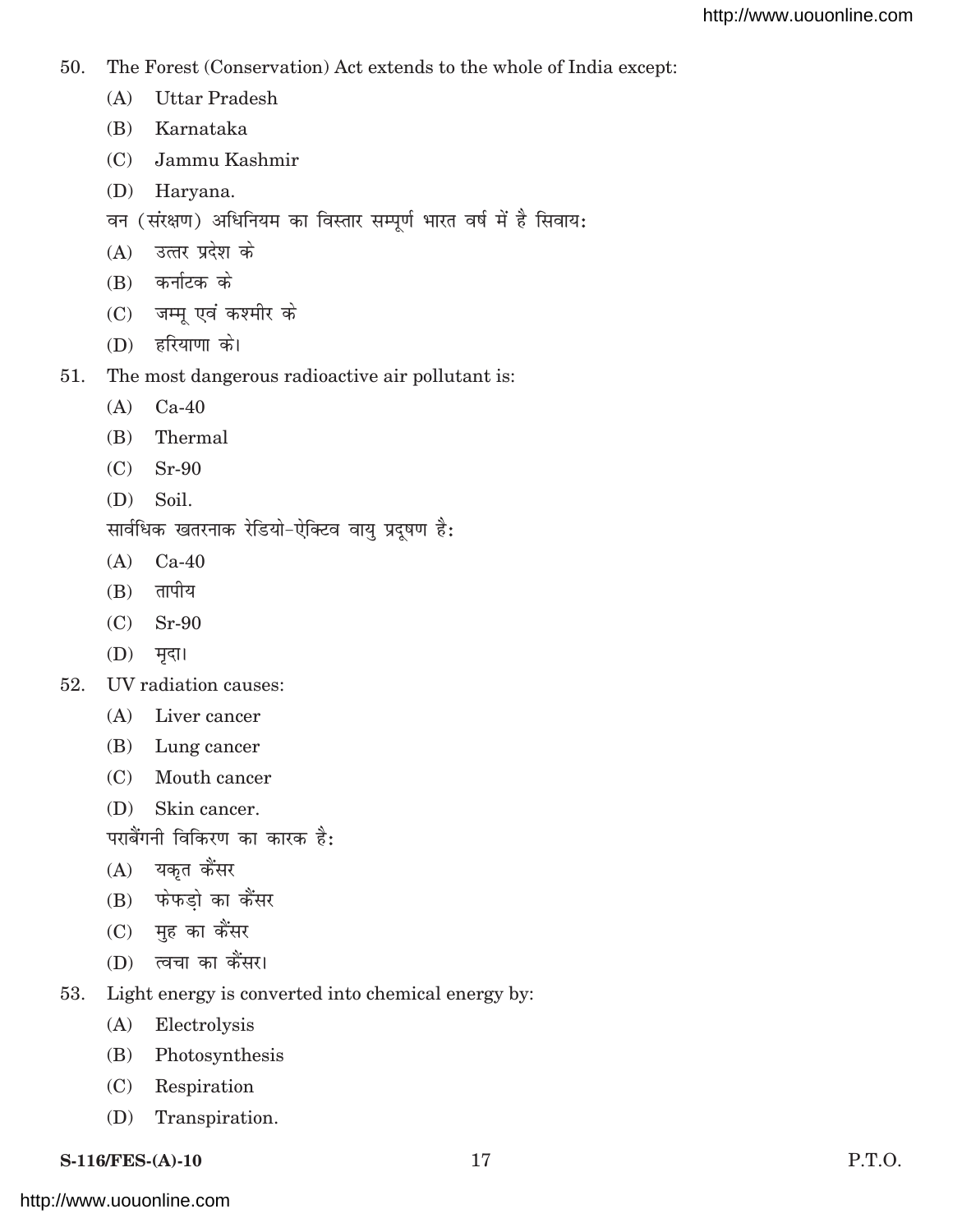प्रकाश ऊर्जा का रासायनिक ऊर्जा में रूपान्तरण निम्नवत् होता है:

- (A) इलेक्ट्रोलाइसिस द्वारा
- (B) प्रकाश संश्लेषण द्वारा
- (C) श्वसन द्वारा
- (D) उत्स्वेदन द्वारा।
- 54. The first national park of India is situated in:
	- (A) Assam
	- (B) madhay Pradesh
	- (C) Tamil Nadu
	- (D) Uttarakhand.
	- भारत का प्रथम राष्ट्रीय उद्यान स्थित है:
	- $(A)$  असम में
	- $(B)$  मध्य प्रदेश में
	- $(C)$  तमिलनाडु में
	- (D) उत्तराखण्ड में।
- 55. The Air (Prevention and Control of Pollution) Act was enacted in:
	- (A) 1971
	- (B) 1991
	- (C) 1981
	- (D) 1982.
	- वायु (निवारण एवं प्रदूषण नियन्त्रण) अधिनियम लागू हुआ:
	- $(A)$  1971 में
	- $(B)$  1991 में
	- $(C)$  1981 में
	- $(D)$  1982 में।
- 56. Ozone hole formation is maximum over:
	- (A) Arctic
	- (B) Europe
	- (C) Antarctica
	- (D) Asia.

सर्वाधिक ओजन छिद्र निर्माण है:

- $(A)$  आर्कटिक में
- $(B)$  यूरोप में
- $(C)$  अंटार्कटिका में
- $(D)$  एशिया में।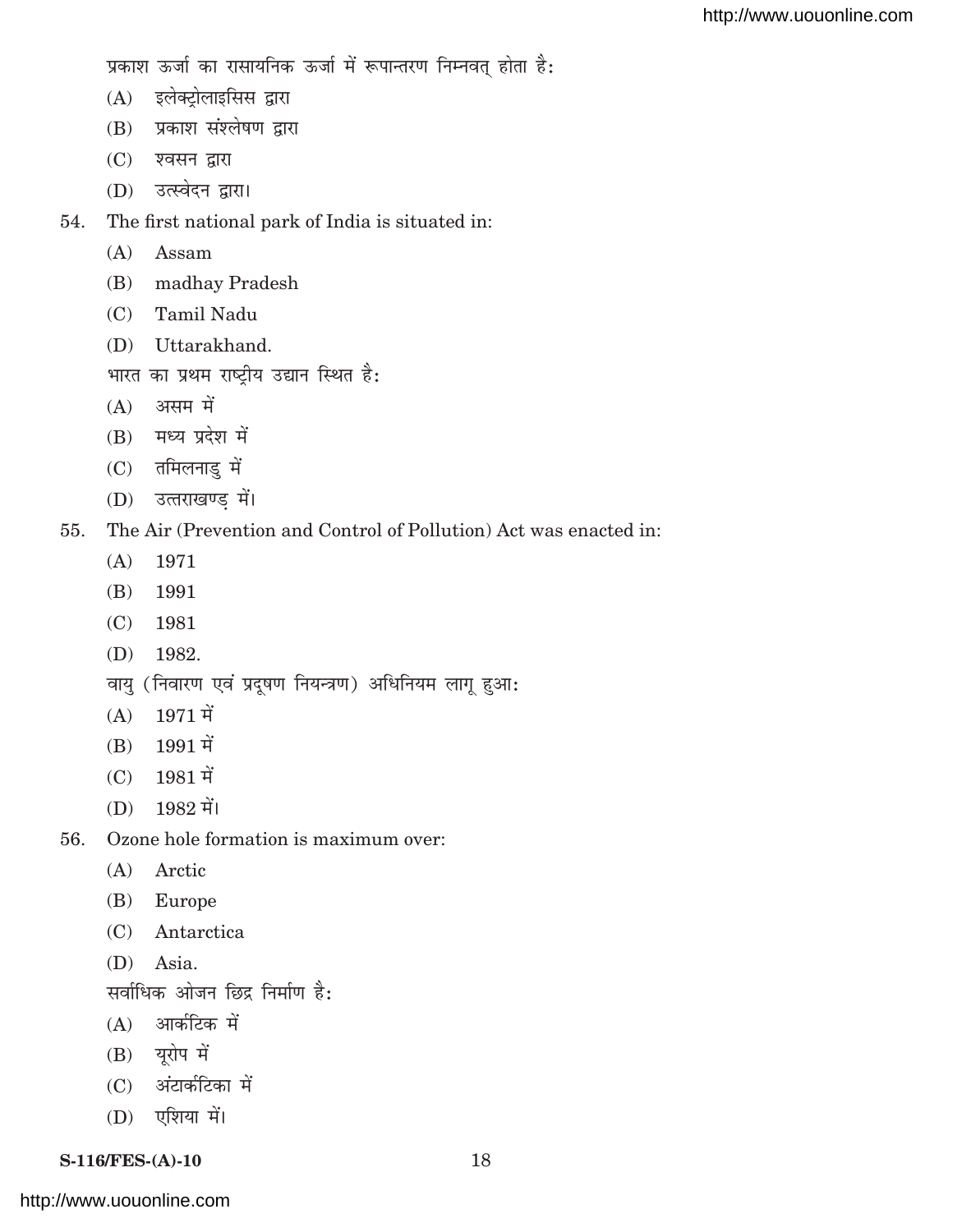- 57. AIDS day is celebrated on:
	- (A) 1st November
	- (B) 1st December
	- $(C)$  5<sup>th</sup> December
	- (D) 30th November.
	- एड्स दिवस मनाया जाता है:
	- $(A)$  1 नवम्बर
	- $(B)$  1 दिसम्बर
	- $(C)$  5 दिसम्बर
	- (D) 30 नवम्बर।
- 58. One of the ex-situ conservation method for endangered species is
	- (A) Wildlife Sanctuaries
	- (B) Biosphere Reserve
	- (C) National Parks
	- (D) Cryopreservation.

संकटग्रस्त प्रजातियों के संरक्षण हेतु बहि:स्थल संरक्षण की एक विधि है:

- (A) वन्यजीव अभ्यारण्य
- (B) जीवनमण्डल रिजर्व
- (C) राष्ट्रीय उद्यान
- (D) तुषारी संरक्षण।
- 59. Environmental Protection Act in India was enacted in:
	- (A) 1974
	- (B) 1976
	- (C) 1980
	- (D) 1986.

भारत में पर्यावरण संरक्षण अधिनियम लागू हुआ:

- $(A)$  1974  $\vec{H}$
- $(B)$  1976 में
- $(C)$  1980 में
- $(D)$  1986 में।
- 60. CBD is:
	- (A) Convention of Biodiversity
	- (B) Convention of Biological Diversity
	- (C) Council of Biodiversity
	- (D) Conservation of Biological Diversity.

#### **S-116/FES-(A)-10** 19 P.T.O.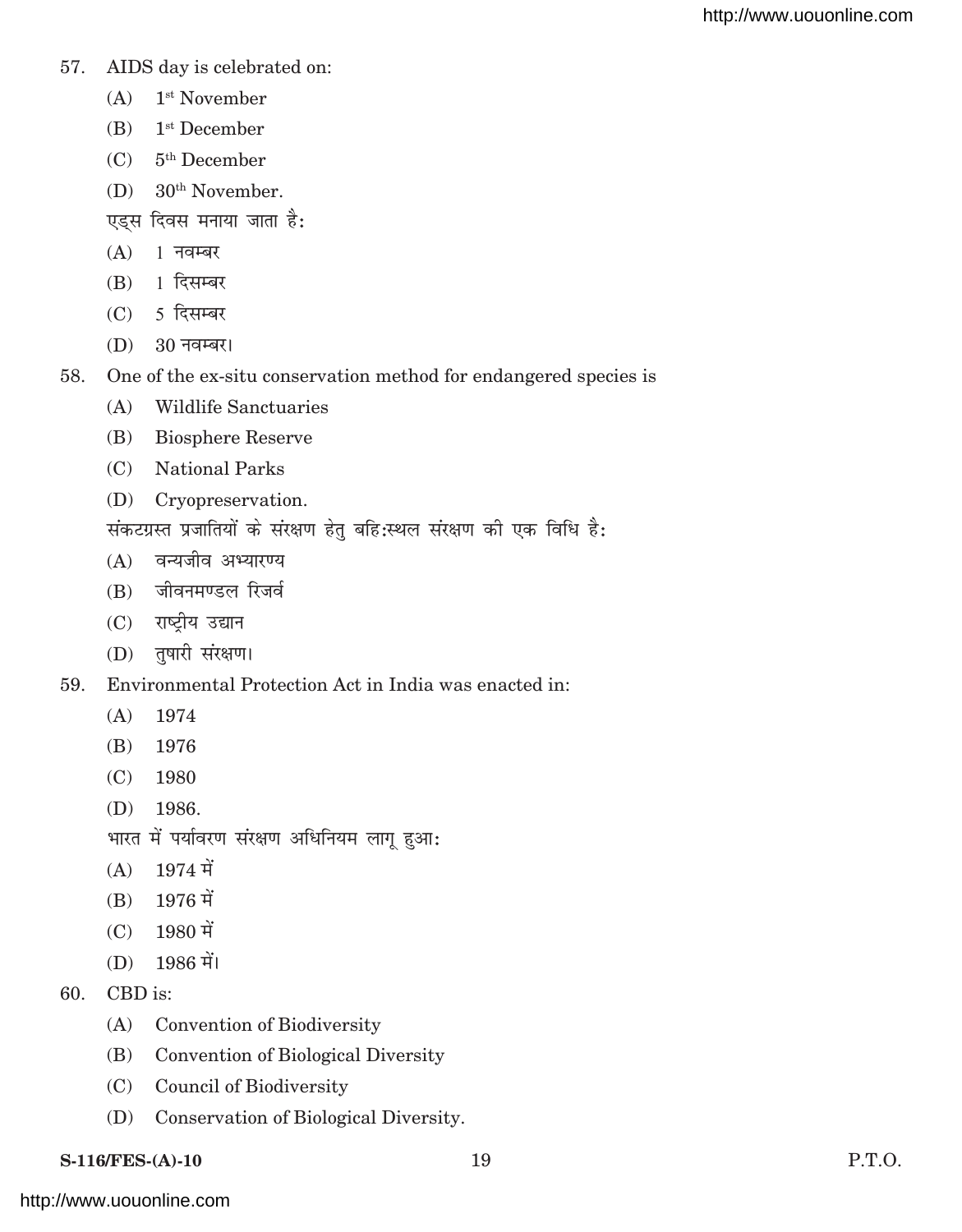सी.बी.डी.है $:$ 

- $(A)$  जैव विविधता समझौता
- $(B)$  जैविक विविधता समझौता
- $(C)$  जैव विविधता परिषद
- (D) जैव विविधता संरक्षण।
- 61. Smog is combination of:
	- (A) Smoke and fog
	- (B) Air and water
	- (C) Water and smoke
	- (D) None of the above.

धूमकुहा (स्मॉग) मिश्रण है:

- $(A)$  धुआँ और कोहरा
- $(B)$  वायु और पानी
- (C) पानी और धुआँ
- (D) उपरोक्त में से कोई नहीं।

# 62. Government sponsored 'Family Planning Programme' was started in:

- (A) 1947
- (B) 1952
- (C) 1955
- (D) 1975.

भारत सरकार द्वारा प्रायोजित 'परिवार नियोजन कार्यक्रम' प्रारम्भ हुआ था:

- $(A)$  1947 में
- $(B)$  1952 में
- $(C)$  1955 में
- $(D)$  1975 में।
- 63. Biological Oxygen Demand (BOD) measures:
	- (A) Air pollution
	- (B) Dissolved oxygen needed by microbes
	- (C) Industrial pollution
	- (D) Soil pollution.

जैविक आक्सीजन आवश्यक (बी.ओ.डी.) ज्ञात कराती है:

- $(A)$  वायु प्रदूषण
- (B) घुली आक्सीजन सूक्ष्म जीवों हेतु
- (C) औद्योगिक प्रदुषण
- (D) मृदा प्रदूषण।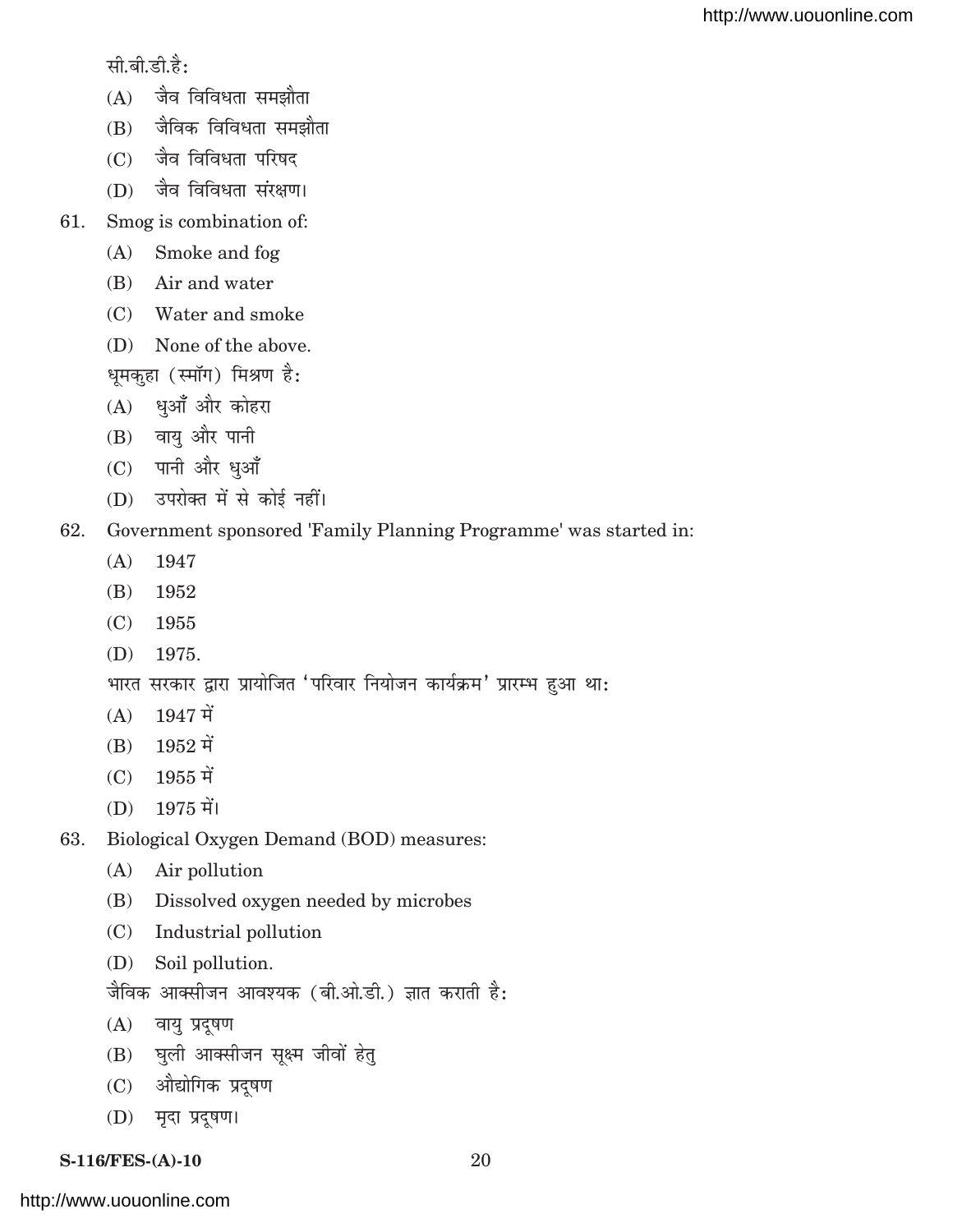- 64. Soil salinity can be measured by:
	- (A) Potometer
	- (B) Porometer
	- (C) Calorimeter
	- (D) Conductivity meter.
	- मदा क्षारिता की माप की जा सकती है:
	- $(A)$  पोटोमीटर से
	- (B) पोरोमीटर से
	- $(C)$  कैलोरीमीटर से
	- (D) कंडक्टिवीटी मीटर से।
- 65. Coolant which is commonly used in freezing out samples at-183° C is:
	- (A) Liquid oxygen
	- (B) Liquid nitrogen
	- (C) Liquid oil
	- (D) Liquid water.

सैम्पलों को-183° सेन्टीग्रेड तक जमाने में कौन सा शीतलक प्रयुक्त होता है?

- $(A)$  जलीय ऑक्सीजन
- $(B)$  द्रव्य नत्रजन
- $(C)$  द्रव्य तेल
- $(D)$  द्रव्य जल।
- 66. White revolution is related to:
	- (A) House
	- (B) Fish production
	- (C) Cotton production
	- (D) Milk production.

श्वेत क्रान्ति सम्बन्धित है:

- $(A)$  घरों से
- (B) मत्स्य उत्पादन से
- (C) कपास उत्पादन से
- (D) दुग्ध उत्पादन से।
- 67. The atmospheric UV radiation are absorbed in the zone called:
	- (A) Troposphere
	- (B) Stratosphere
	- (C) Mesosphere
	- (D) Thermosphere.

**S-116/FES-(A)-10** 21 P.T.O.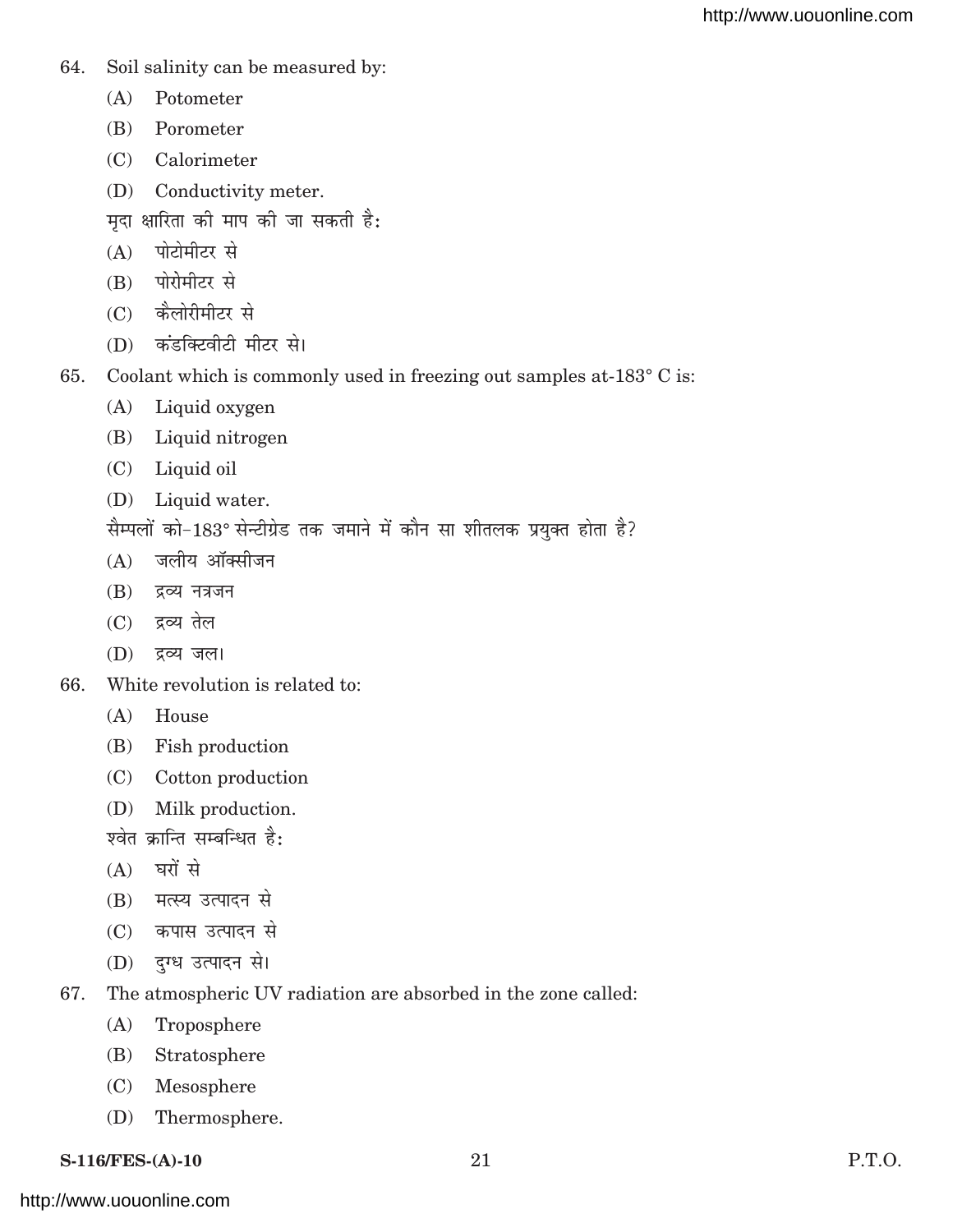वातावरणीय पराबैगनी विकिरण कर अवशोषण भाग कहलाता है:

- (A) ट्रोपोस्फेयर
- (B) स्ट्रटोस्फेयर
- $(C)$  मीजोस्फेयर
- (D) थर्मोस्फेयर।
- 68. The function of haemoglobin in body is:
	- (A) Transport of Oxygen
	- (B) Destruction of Bacteria
	- (C) Prevention of Anaemia
	- (D) Utilization of Iron.
	- शरीर में हीमोग्लोबीन का कार्य है:
	- $(A)$  ऑक्सीजन का परिवहन
	- (B) जीवाणु को नष्ट करना
	- (C) रक्ताल्पता को रोकना
	- $(D)$  लौह का उपयोग।
- 69. Chernobyl disaster occurred due to:
	- (A) Nuclear reactor explosion
	- (B) Poisonous gas leakage
	- (C) Forest fire
	- (D) Earthquake.

चरनोबिल दुर्घटना का कारण था:

- (A) परमाण संयंत्र विस्फोट
- $(B)$  जहरीली गैस का रिसाव
- $(C)$  जंगल की आग
- $(D)$  भकम्प।
- 70. Between 1950 and 1990, the world's energy needs increased by:
	- (A) Two folds
	- (B) Three folds
	- (C) Four folds
	- (D) Five folds.
	- वर्ष 1950 से 1990 के बीच, विश्व ऊर्जा आवश्यकता बढी:
	- $(A)$  दो गुनी
	- $(B)$  तीन गुनी
	- $(C)$  चार गुनी
	- $(D)$  पाँच गुनी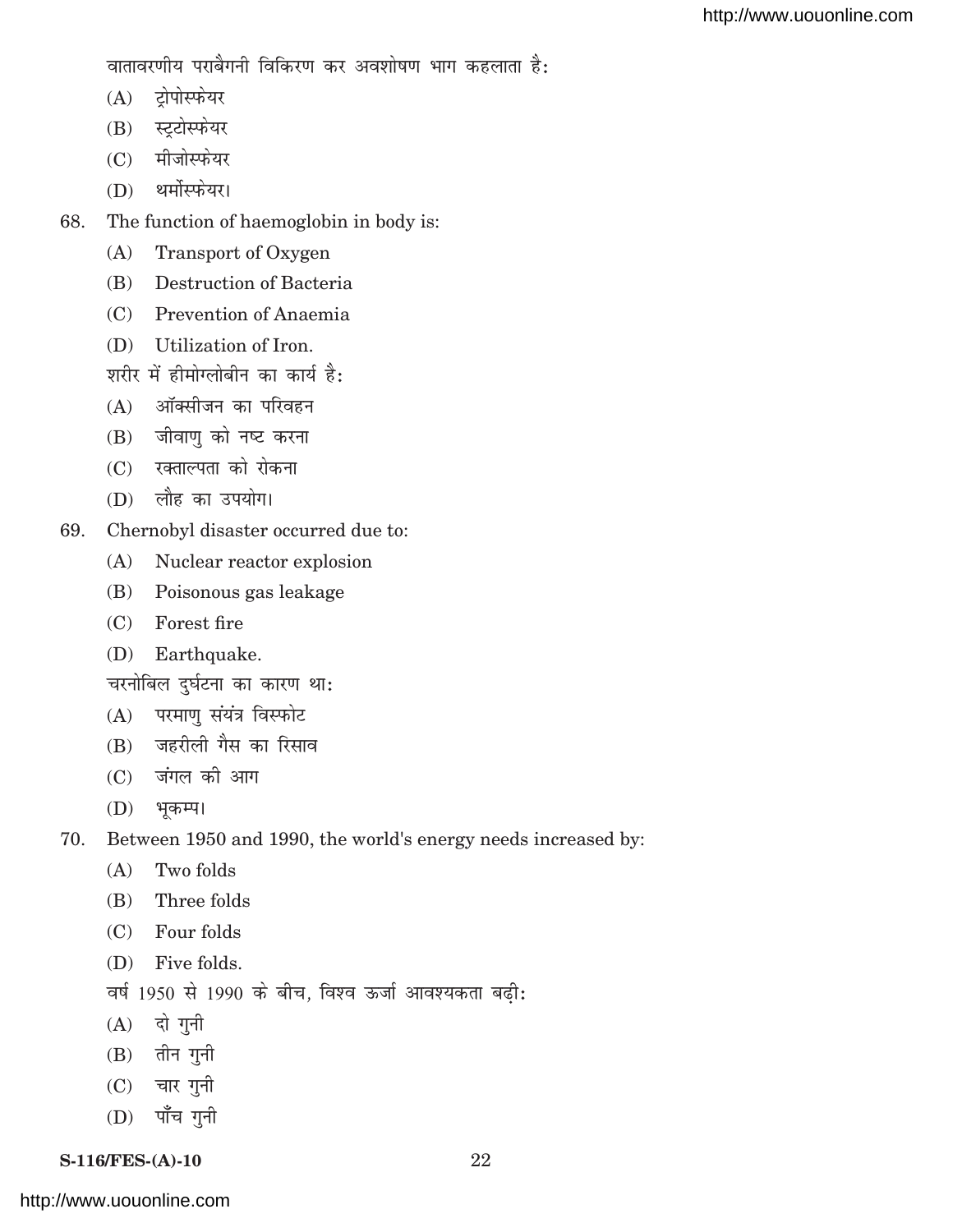- 71. The Biological Diversity Act was enacted in the year:
	- (A) 1995
	- (B) 2000
	- (C) 2002
	- (D) 2004.

जैवविविधता अधिनियम वर्ष में बना था:

- $(A)$  1995 में
- $(B)$  2000 में
- $(C)$  2002 में
- $(D)$  2004 में।
- 72. The silver and gold mines are found in:
	- (A) Karnataka
	- (B) Goa
	- (C) Uttarakhand
	- (D) Madhya Pradesh.

चाँदी एवं सोने की खोनें पायी जाती हैं:

- $(A)$  कर्नाटक में
- $(B)$  गोआ में
- (C) उत्तराखण्ड में
- (D) मध्य प्रदेश में।
- 73. Chernobyl tragedy took place where and when:
	- (A) Ukrain, 1990
	- (B) Ukrain, 1988
	- (C) Ukrain, 1986
	- (D) Ukrain, 1983.

चेरनोबिल त्रासदी हुई थी कहाँ और कब:

- $(A)$  यूक्रेन, 1990 में
- (B) यूक्रेन, 1988 में
- (C) यूक्रेन, 1986 में
- (D) यूक्रेन, 1983 में।
- 74. Silent valley is located at:
	- (A) Kerala
	- (B) Maharastra
	- (C) Andhra Pradesh
	- (D) Tamil Nadu.

#### **S-116/FES-(A)-10** 23 P.T.O.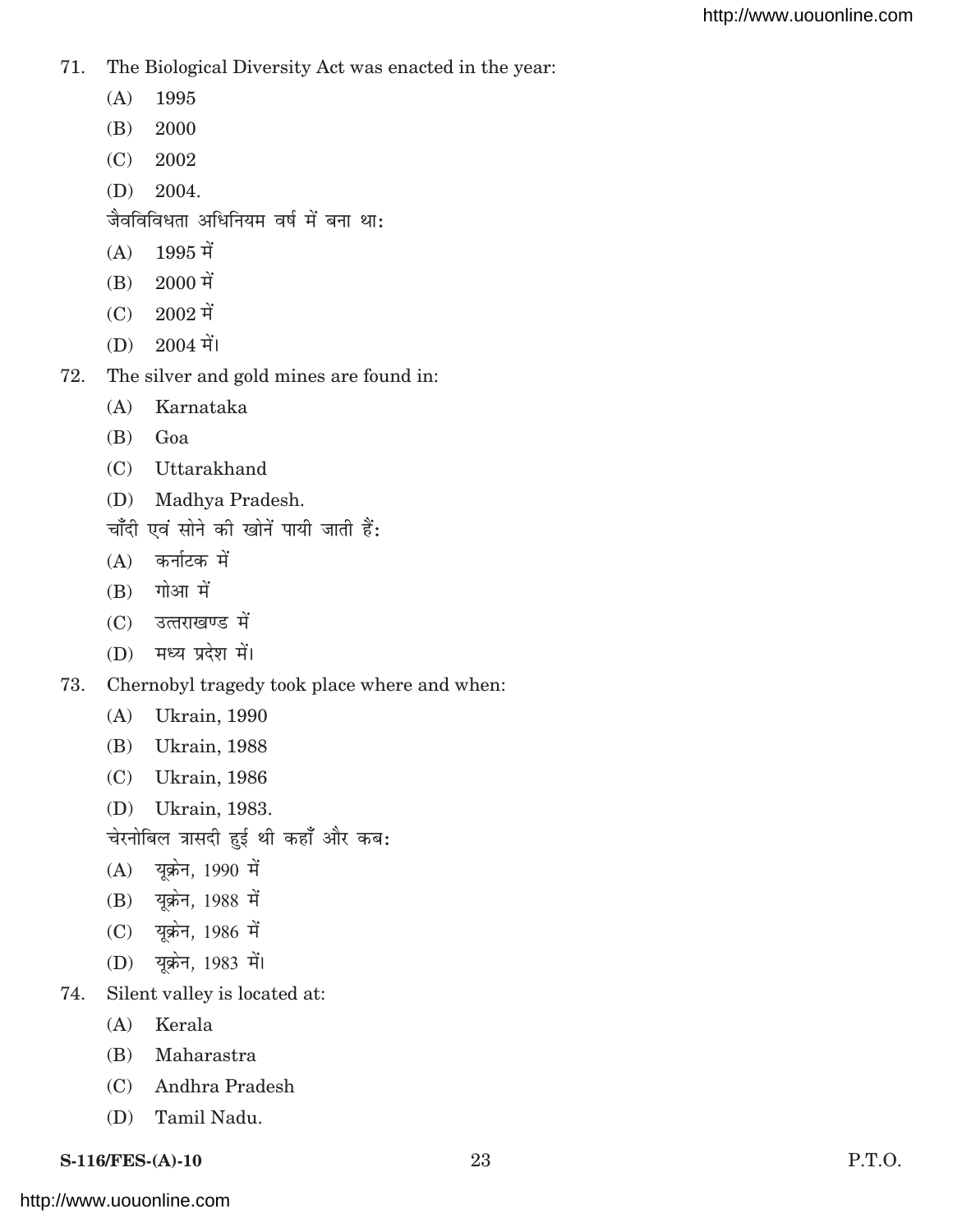साइलेंट वैली स्थित है:

- $(A)$  केरल में
- $(B)$  महाराष्ट्र में
- (C) आन्ध्र प्रदेश में
- $(D)$  तमिलनाडु में।
- 75. Renewable resources are:
	- (A) Water, soil and forest
	- (B) Natural gas, water and forest
	- (C) Minerals, soil and water
	- (D) Forest, coal and minerals.

नवीनीकरण संसाधन हैं:

- $(A)$  जल, मृदा और वन
- (B) प्राकृतिक गैस, जल और वन
- (C) खनिज, मृदा और जल
- (D) वन, कोयला और खनिज।
- 76. Frequency of sound measured in:
	- (A) Meters
	- (B) Hertz
	- $(C)$  Km
	- (D) Moles.

ध्वनि आवृति मापी जाती है:

- $(A)$  मीटर में
- $(B)$  हट्ज में
- $(C)$  किलोमीटर में
- $(D)$  मोल में।
- 77. Example of a Secondary Air pollutant is:
	- $(A)$  SO<sub>x</sub>
	- (B) Radioactive substances
	- (C) Hydrocarbons
	- $(D)$   $O_3$
	- द्वितीयक वायु प्रदूषक का एक उदाहरण है:
	- $(A)$  सल्फर के ऑक्साइड
	- (B) रेडियोएक्टिव पदार्थ
	- $(C)$  हाइड्रोकार्बन
	- $(D)$  ओजोन।
- **S-116/FES-(A)-10** 24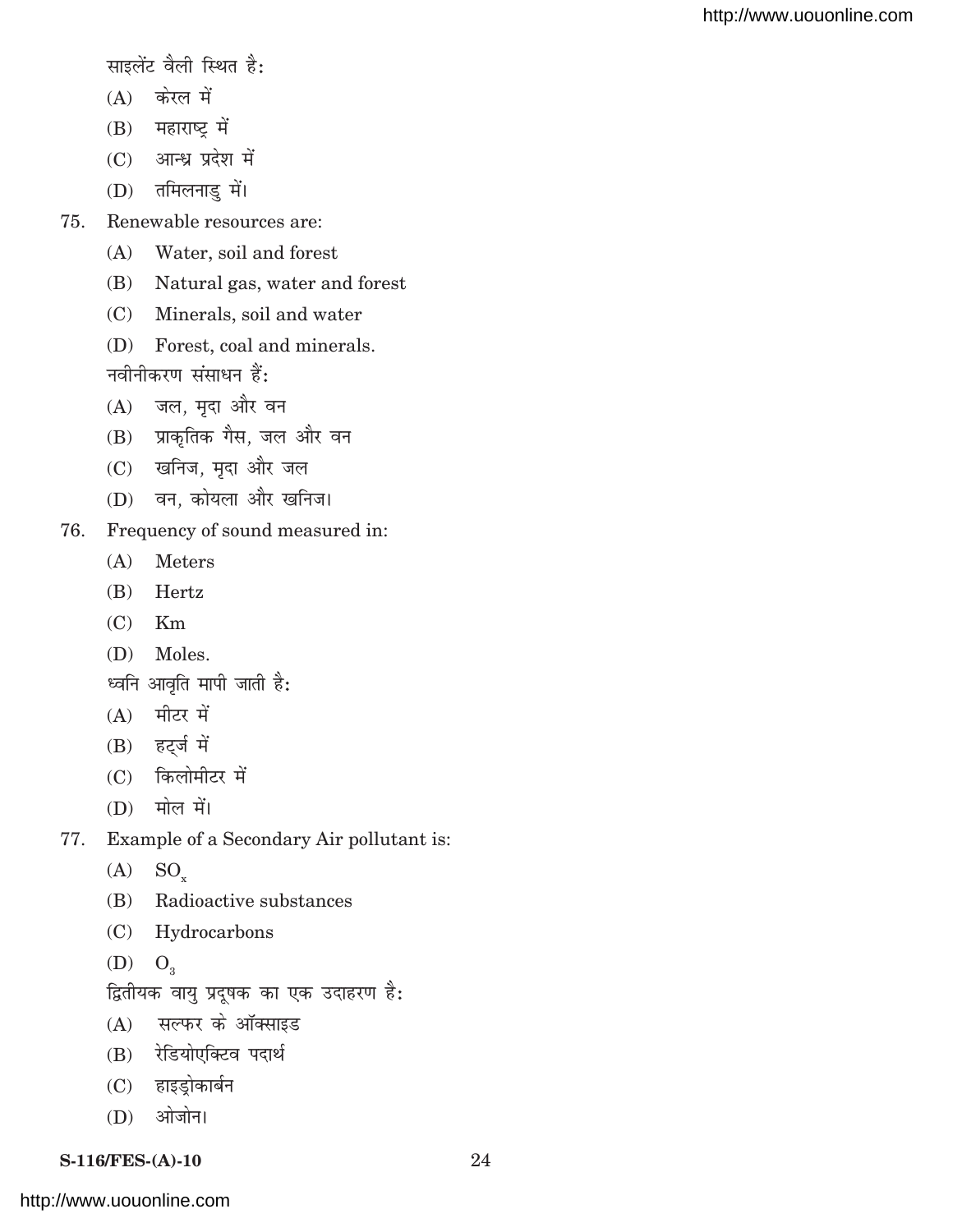- 78. Which one is not a natural resource?
	- (A) Plastic
	- (B) Water
	- (C) Soil
	- (D) Solar energy.
	- निम्नलिखित मे से कौनसा एक प्राकृतिक संसाधन नहीं है?
	- (A) प्लास्टिक
	- $(B)$  जल
	- $(C)$  मृदा
	- (D) प्रकाश ऊर्जा।
- 79. Kanha national park is in:
	- (A) Madhya Predesh
	- (B) Rajasthan
	- (C) Andhra Predesh
	- (D) Assam.

कान्हा राष्ट्रीय उद्यान है:

- $(A)$  मध्य प्रदेश
- $(B)$  राजस्थान
- $(C)$  आन्ध्र प्रदेश
- $(D)$  असम।
- 80. Chipko movement is connected with:
	- (A) Flood
	- (B) National disaster
	- (C) Tribal's
	- (D) Deforestation.

चिपको आन्दोलन सम्बन्धित है:

- $(A)$  बाढ से
- (B) राष्टीय आपदा से
- $(C)$  जनजाति से
- (D) वृक्ष कटान से।
- 81. Which of the following is a source of methane?
	- (A) Wetlands
	- (B) Thermal Power Plants
	- (C) Foam industry
	- (D) Cement industry.

**S-116/FES-(A)-10** 25 P.T.O.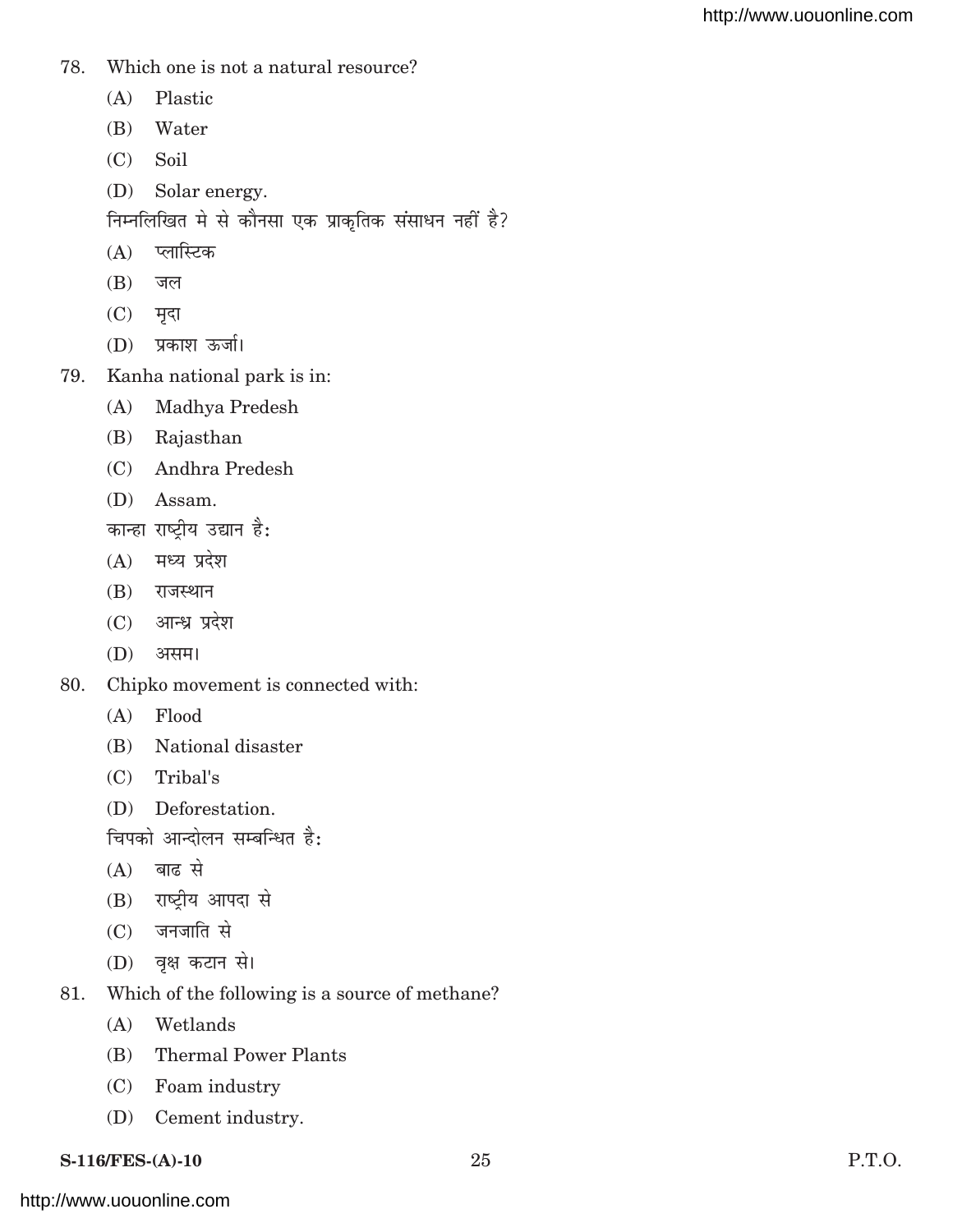निम्नजिखित में से कौन सा मीथेन का स्त्रोत है?

- $(A)$  आर्द्र स्थल
- $(B)$  तापीय विद्युत संयंत्र
- $(C)$  फोम उद्योग
- (D) सीमेंट उद्योग।

82. Expanding population trend is predicted for the coming years when age-pyramid is:

- (A) Bell shaped
- (B) Pyramid shaped
- (C) Urn shaped
- (D) None of these.

जनसंख्या विस्तार रूझान आने वाले वर्षों के पुर्वानुमान को प्रदर्शित करता है, जब आयु पिरामिड़ है:

- $(A)$  घंटी के आकार का
- (B) पिरामिड के आकार का
- (C) कलश के आकार का
- $(D)$  इनमें से कोई नहीं।
- 83. Soil erosion can be prevented by:
	- (A) Grazing
	- (B) Deep ploughing
	- (C) Heavy rain
	- (D) Planting trees.
	- मदा अपरदन को रोका जा सकता है:
	- $(A)$  चराई से
	- $(B)$  गहरी जुताई से
	- $(C)$  भारी वर्षा से
	- (D) पेड लगने से।
- 84. The 'Hot spots' are areas of:
	- (A) Hot springs
	- (B) High biodiversity area under threat
	- (C) Warm places
	- (D) Grasslands.

 $^{\prime}$ तप्त स्थल' क्षेत्र है:

- $(A)$  गरम झरने
- (B) अधिक जैवविविधता वाले स्थान जो विलुप्तता की ओर अग्रसर हैं
- $(C)$  गरम स्थान
- (D) घास के मैदान।
- **S-116/FES-(A)-10** 26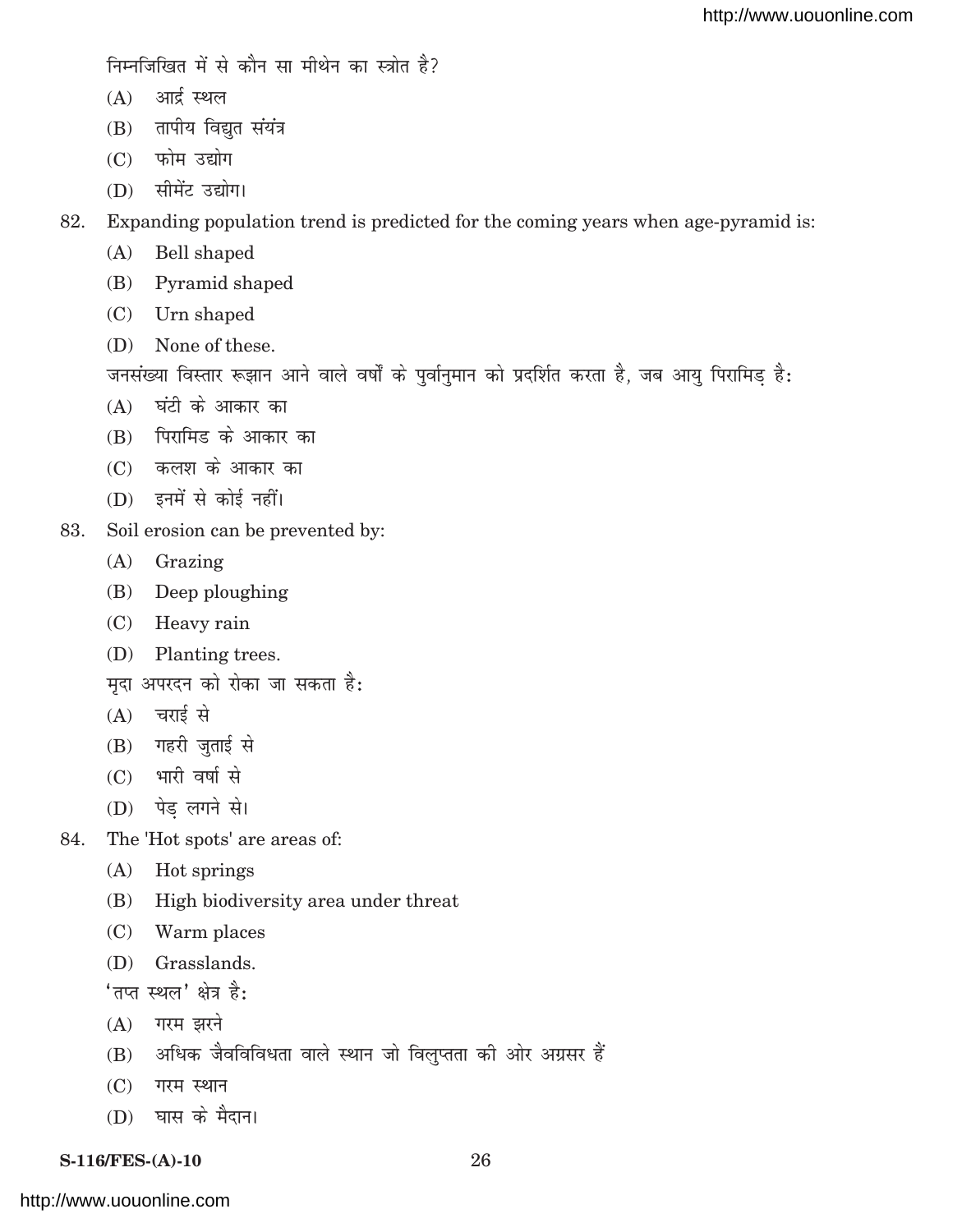- 85. State bird of Uttarakhand is:
	- (A) Sparrow
	- (B) Peacock
	- (C) Blue kite
	- (D) Monal.

उत्तराखण्ड का राज्य पक्षी है:

- $(A)$  गौरैया
- $(B)$  मोर
- $(C)$  ब्लू काइट
- $(D)$  मोनाल।
- 86. A species of immediate threat of extinction is called:
	- (A) Rare
	- (B) Endangered
	- (C) Endemic
	- (D) All of the above.
	- एक प्रजाति जो लगभग विलुप्ति के कगार पर हो, कहलाती है:
	- $(A)$  दुर्लभ
	- $(B)$  संकटग्रस्त
	- $(C)$  स्थानिक
	- (D) उपर्युक्त सभी।
- 87. Correct answer of food chain is:
	- (A) Insect—›Grass—›Bird—›Frog
	- (B) Grass—›Insect›—›Frog—›Bird
	- (C) Frog—›Bird—›Grass—›Insect
	- (D) Bird—›Frog—›Insect—›Grass.
	- खाद्य श्रृंखला का सही रूप है:
	- (A) कोट—›घास—›पक्षी—›मेंढक
	- (B) घास—>कीट—> मेंढक—>पक्षी
	- (C) मेंढक-->पक्षी-->घास-->कीट
	- (D) पक्षी-गेंढक-अकीट-अधास
- 88. Methyl isocynate gas tragedy occurred where and when?
	- (A) Russia, 1994
	- (B) Bhopal, 1982
	- (C) Ukrain, 1986
	- (D) Bhopal, 1984.

```
S-116/FES-(A)-10 27 P.T.O.
```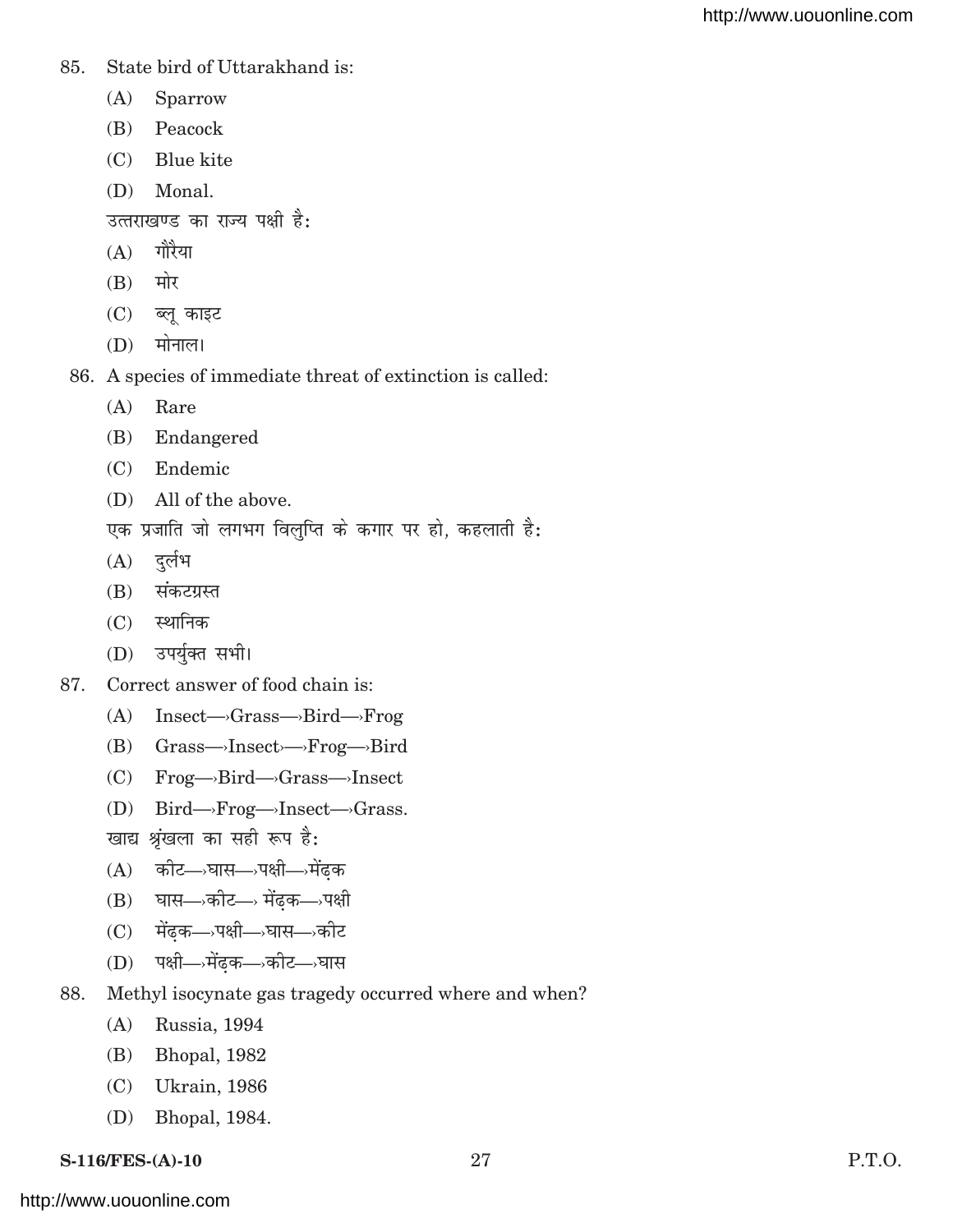मिथाइल आइसोसाइनेट गैस त्रासदी कहाँ और कब हुई?

- (A) रूस, 1994
- (B) भोपाल, 1982
- (C) यूक्रेन, 1986
- (D) भोपाल, 1984।
- 89. Maximum pollution in river Ganga is at:
	- (A) Varanasi
	- (B) Haridwer
	- (C) Kanpur
	- (D) Agra.
	- $\overline{v}$ गंगा नदी में सार्वधिक प्रदूषण है:
	- $(A)$  बनारस में
	- $(B)$  हरिद्वार में
	- (C) कानपुर में
	- $(D)$  आगरा में।
- 90. Which of the following have more penetration power?
	- (A) Alpha particles
	- (B) Beta particles
	- (C) Gamma rays
	- (D) None of these.
	- निन्न में से किसकी भेदन क्षमता ज्यादा है?
	- $(A)$  अल्फा कणों की
	- $(B)$  बीटा कणों की
	- $(C)$  गमा कणों की
	- $(D)$  इनमें से कोई नहीं।
- 91. Death while sleeping in closed room with burning coal furnace is due to:
	- (A) Carbon mono-oxide
	- (B) Sulphur dioxide
	- (C) Carbon tetrachloride
	- (D) Methane.
	- बन्द कमरे में कोयले की जलती अंगीठी रखकर सोने से मृत्यु का कारण है:
	- $(A)$  कार्बन मोनोऑक्साइड
	- (B) सल्फर डाइऑक्साइड
	- (C) कार्बन टेट्राक्लोराइड
	- $(D)$  मीथेन।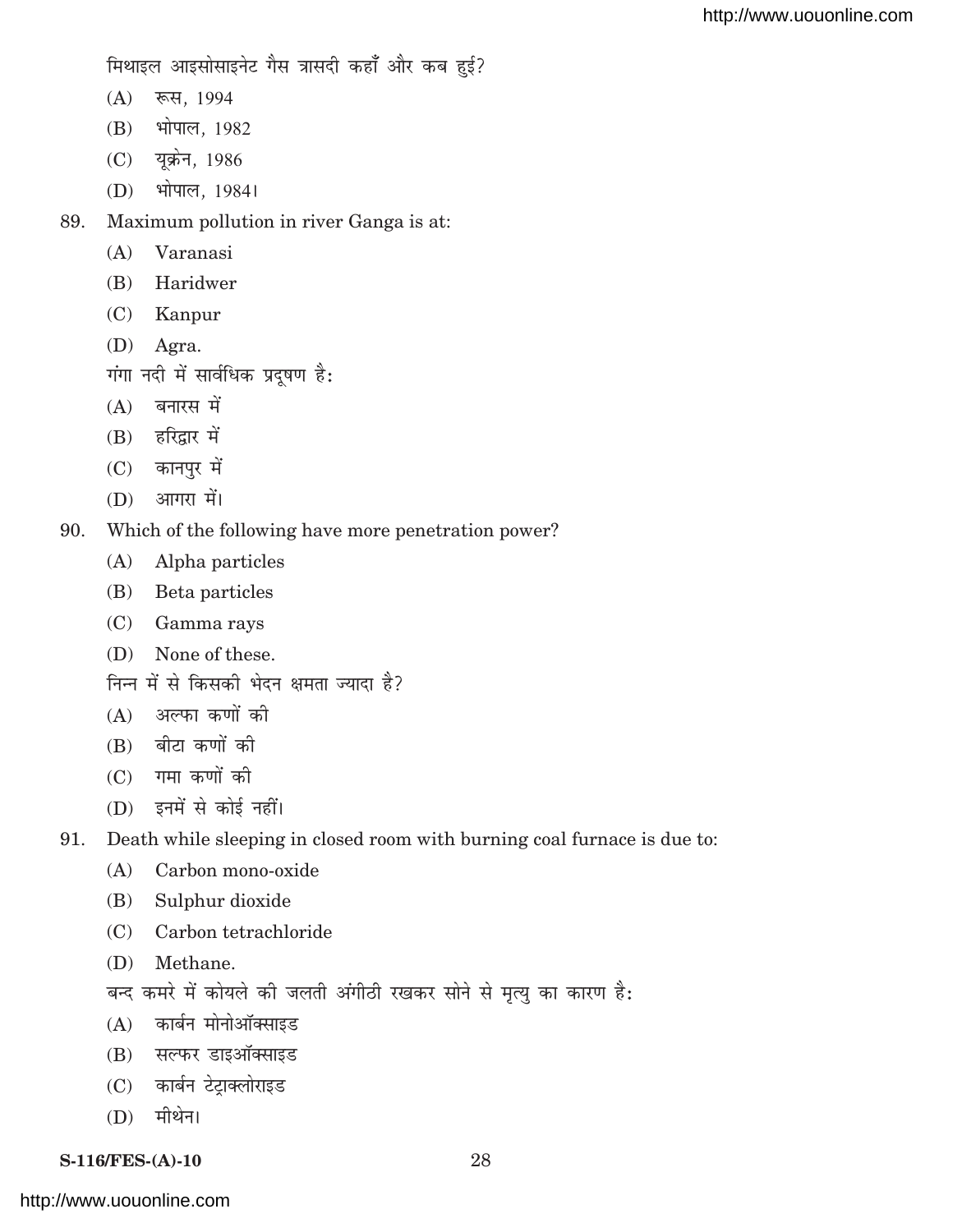- 92. By which process is carbon dioxide removed from the atmosphere?
	- (A) Combustion
	- (B) Decomposition
	- (C) Respiration
	- (D) Photosynthesis.
	- किस विधि द्वारा वायुमण्डल से कार्बन डाइऑक्साइड घटती है?
	- $(A)$  ज्वलन
	- $(B)$  विघटन
	- $(C)$  श्वसन
	- (D) प्रकाश संश्लेषण।
- 93. Which of the following food chain directly depend on solar radiation?
	- (A) Parasitic food chain
	- (B) Detritus food chain
	- (C) Grazing food chain
	- (D) None of the above.
	- निम्नलिखित में से कौन सी खाद्य श्रृंखला सीधे और विकिरणों पर निर्भर होती है?
	- $(A)$  परजीवी खाद्य श्रृंखला
	- $(B)$  मृतभक्षी खाद्य श्रृंखला
	- (C) चारण खाद्य श्रृंखला
	- (D) उपर्युक्त में से कोई नहीं।
- 94. Where maximum earthquakes occur?
	- (A) Saudi Arabia
	- (B) Japan
	- (C) Iraq
	- (D) Iran.

सार्वधिक भूकम्प कहाँ आते हैं?

- $(A)$  सउदी अरब में
- $(B)$  जापान में
- $(C)$  इराक में
- $(D)$  ईरान में
- 95. Fluoride pollution mainly affects:
	- (A) Heart
	- (B) Kidneys
	- C) Teeth
	- (D) Brain.
- **S-116/FES-(A)-10** 29 P.T.O.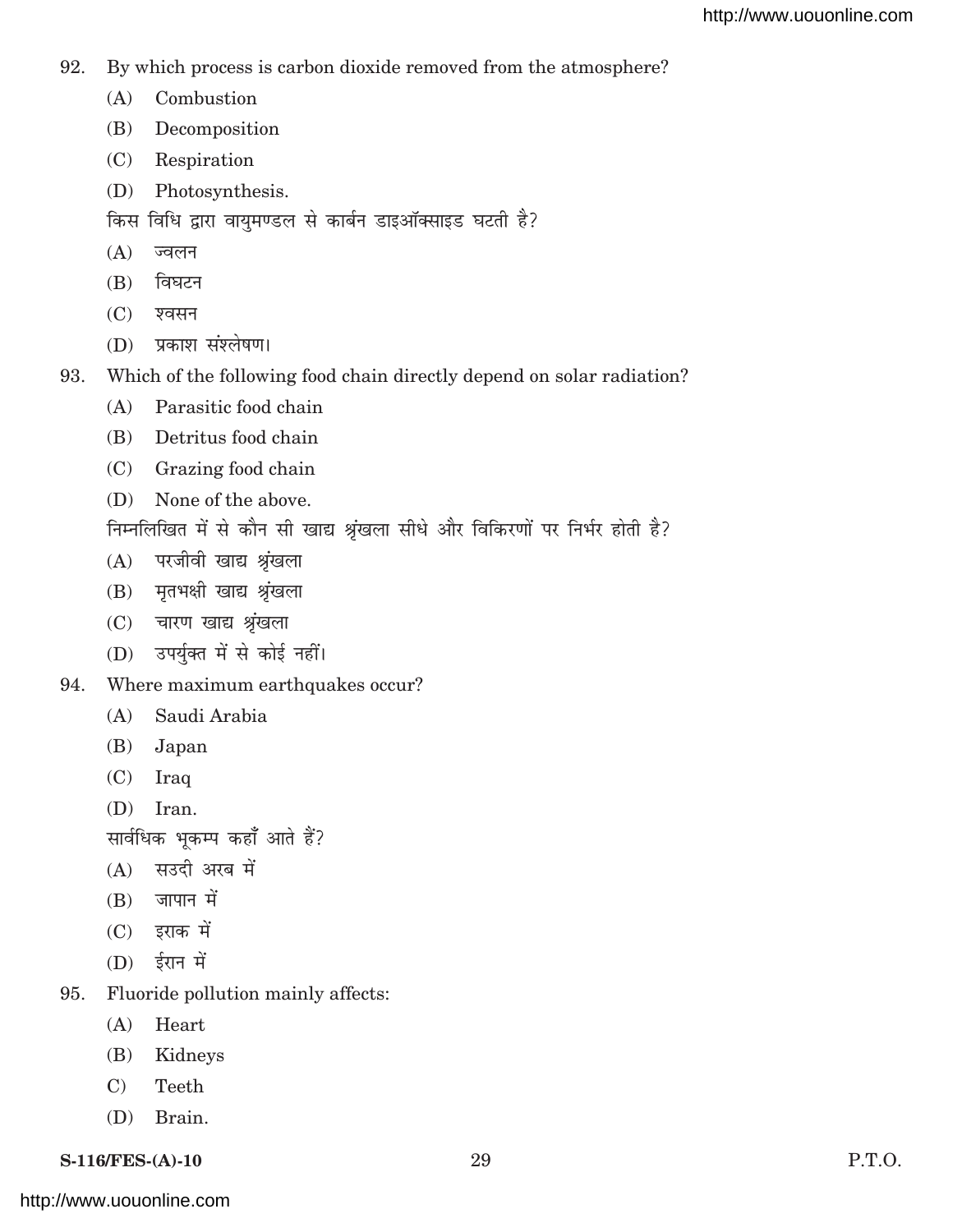फ्लोराइड प्रदूषण मुख्यतया: प्रभावित करता है:

- $(A)$  हृदय को
- $(B)$  किडनी को
- $(C)$  दांतों को
- $(D)$  मस्तिष्क को।

96. Which water conflict is between the states of Karnataka and Tamil Nadu?

- (A) Cauvery conflict
- (B) Godavari conflict
- (C) Krishna conflict
- (D) Satlaj conflict.

कर्नाटक तथा तमिलनाडु राज्यों के बीच कौनसा जल विवाद है:

- $(A)$  कावेरी विवाद
- $(B)$  गोदावरी विवाद
- $(C)$  कृष्णा विवाद
- (D) सतलज विवाद।
- 97. Radioactive element which has been found to have large reserves in India is:
	- (A) Plutonium
	- (B) Radium
	- (C) Thorium
	- (D) Uranium.
	- एक रेडियो धर्मी तत्व जिसके भारत वर्ष में बड़े भण्डार पाये जाते हैं:
	- $(A)$  प्लोनियम
	- $(B)$  रेडियम
	- (C) थोरियम
	- $(D)$  यूरेनियम।
- 98. Logo of WWF-N is:
	- (A) Red Panda
	- (B) Polar Bear
	- (C) Giant Panda
	- (D) Tiger.

डब्लू,डब्लू,एफ.-एन का लोगो है:

- $(A)$  लाल पान्डा
- (B) ध्रुवीय भालू
- $(C)$  बड़ा पान्डा
- $(D)$  बाघ।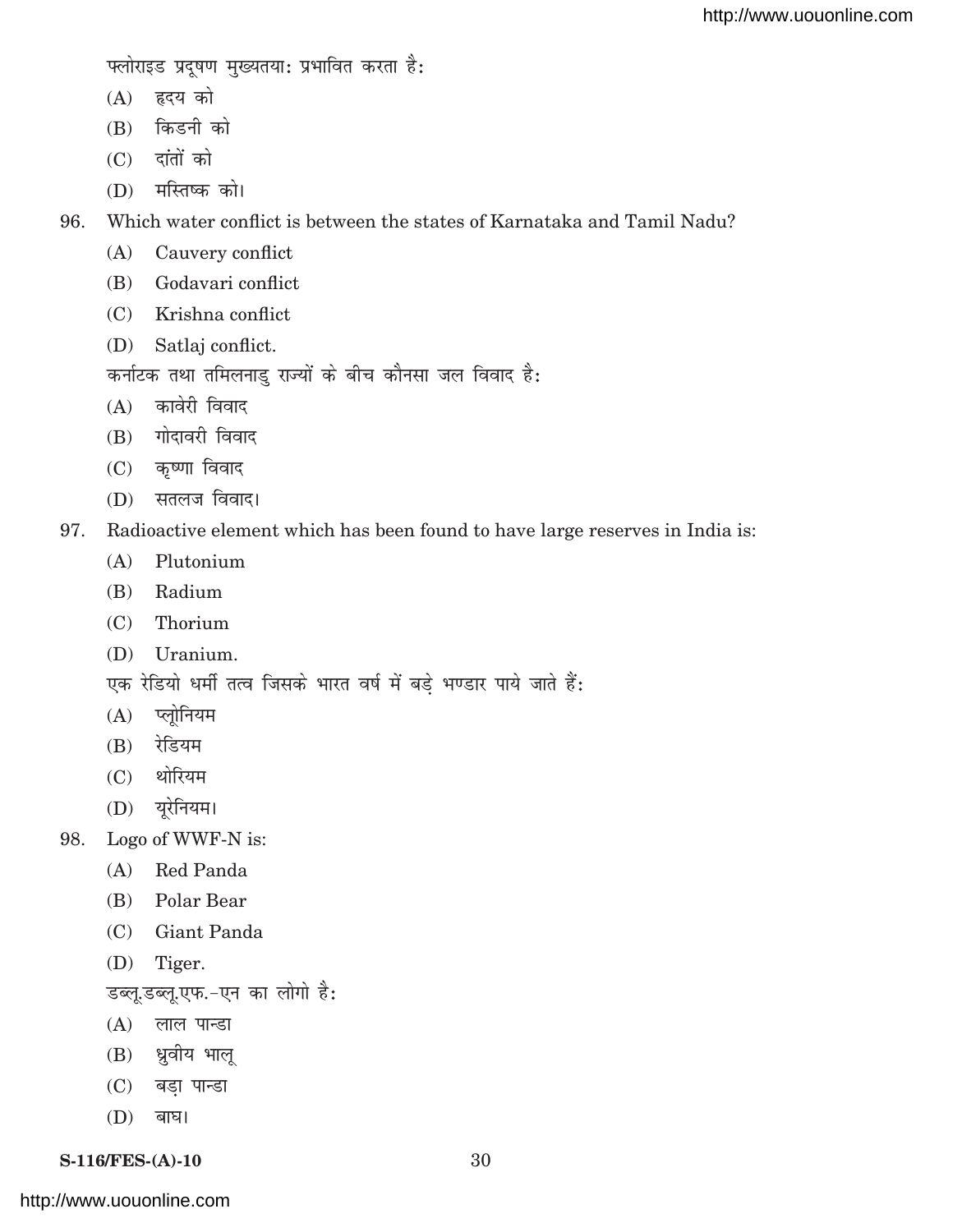#### 99. Phytoplanktons are:

- (A) Herbs
- (B) Trees
- (C) Shrubs
- (D) Microscopic floating plants.
- प्लवक $\dot{\vec{g}}$ :
- $(A)$  शाक
- $(B)$  वृक्ष
- $(C)$  झाडियाँ
- (D) सुक्ष्म तैरने वाले पौधे।
- 100. Human malaria is transmitted by:
	- (A) Anopheles male
	- (B) Anopheles female
	- (C) Culex male
	- (D) Culex female.
	- मानव मलेरिया फैलता है:
	- $(A)$  नर ऐनाफिलिज से
	- (B) मादा ऐनाफिलिज से
	- (C) नर क्यूलैक्स से
	- (D) मादा क्यूलैक्स से।

\*\*\*\*\*